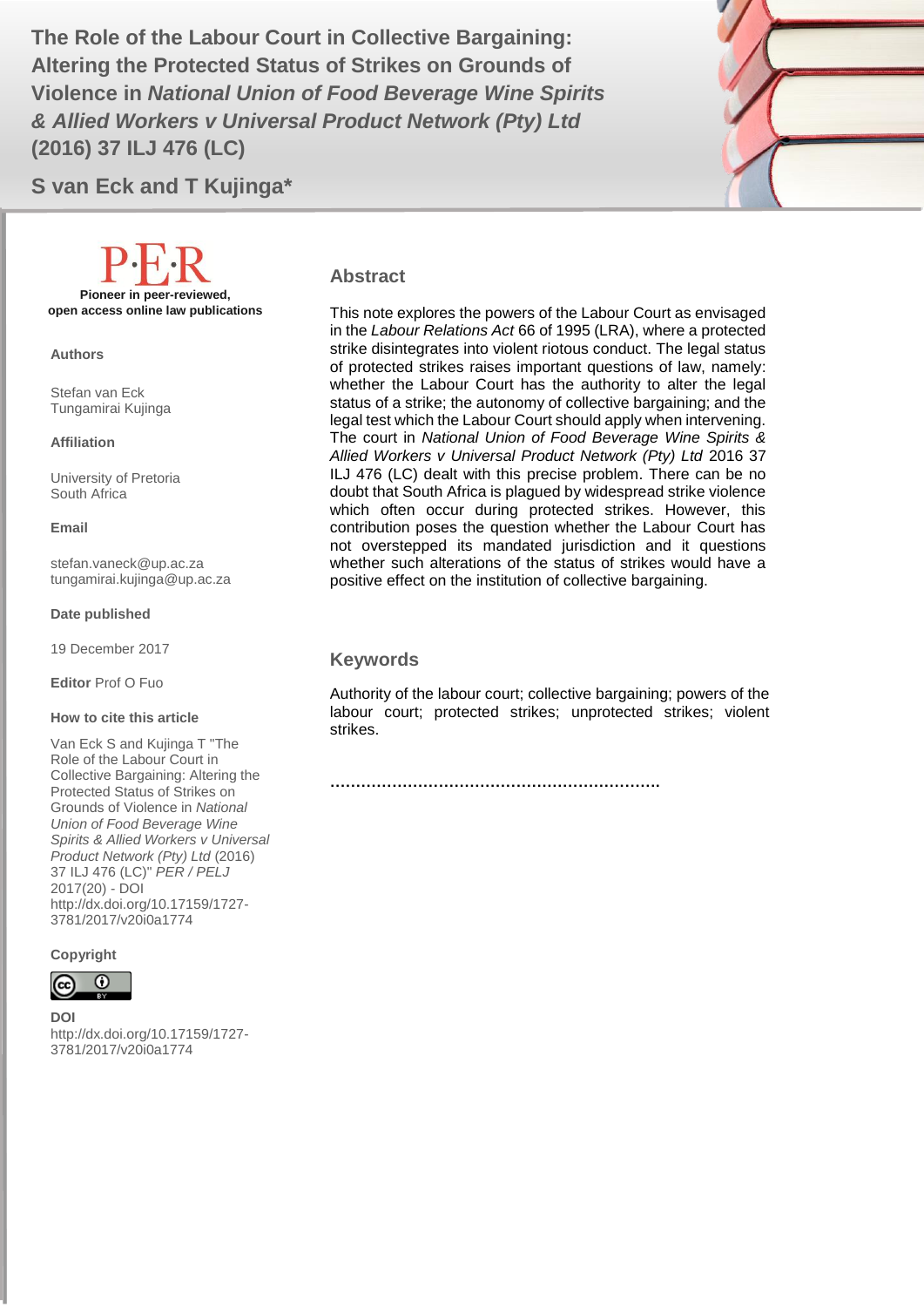### **1 Introduction**

Does the Labour Court have the judicial authority to declare otherwise protected strikes to be unprotected on the basis of violent industrial action or would this disrupt the fragile collective bargaining balance established by the *Labour Relations Act* 66 of 1995 (hereafter LRA)? <sup>1</sup> This composite question has divided commentators into two schools of thought. On the one hand Rycroft<sup>2</sup> supports the notion that strikes must be "functional" to collective bargaining and that violent industrial action may cause otherwise legitimate strikes to lose their protected status. On the other, Fergus<sup>3</sup> contends that if labour courts should assume such authority, it may undermine the foundations of the constitutional right to strike and disturb the collective bargaining equilibrium.

Against the background of a South African labour market which is marred by strike violence,<sup>4</sup> the Labour Court in *National Union of Food Beverage Wine Spirits & Allied Workers v Universal Product Network (Pty) Ltd*<sup>5</sup> (hereafter *Universal Product Network*), in an otherwise well-reasoned decision, reached the questionable conclusion that it has the power to declare protected strikes unprotected on the grounds of violence. Even though the decision can be commended for cautioning against the abuse of interdicts in the intricate balance of collective bargaining, and for seeking alternative judicial remedy against strike-related violence, it is doubtful that the court reached the correct conclusion.<sup>6</sup>

This contribution sides with the point of view that the Constitutional Court would probably find such an expansion of the Labour Court's jurisdiction unacceptable within the current statutory framework. The authors traverse the current legislative framework, analyse the reasoning of *Universal Product Network*, and compares it against constitutional principles and

Stefan van Eck. BLC, LLB, LLD (UP). Professor, Department of Mercantile Law, Faculty of Law, University of Pretoria, South Africa. Director of the Centre of Insolvency, Labour and Company Law (CILC), Chair of the African Labour Law Society (ALLS). Email: stefan.vaneck@up.ac.za. Orcid Id 0000-0002-1563-6736.

Tungamirai Kujinga. LLB, LLM (UKZN). Doctoral student in the Department of Mercantile Law, University of Pretoria, South Africa. Email: tungamirai.kujinga@up.ac.za. Orcid Id 0000-0002-1030-7810

<sup>1</sup> *Labour Relations Act* 66 of 1995 (hereafter LRA).

<sup>2</sup> Rycroft 2014 *IJCLLIR* 199-204. See also Rycroft 2015 *ILJ* 11.

<sup>3</sup> Fergus 2016 *ILJ* 1537-1548.

<sup>4</sup> Ngcukaitobi 2013 *ILJ* 846-848; Chinguno 2013 *GLJ* 163; and Benjamin 2016 http://www.cth.co.za/wp-content/uploads/2016/09/South-African-Labour-Law-A-Twenty-Year-Review.pdf 23.

<sup>5</sup> *National Union of Food Beverage Wine Spirits & Allied Workers v Universal Product Network (Pty) Ltd* 2016 37 *ILJ* 476 (LC) (hereafter *Universal Product Network*).

<sup>6</sup> *Universal Product Network* para 45.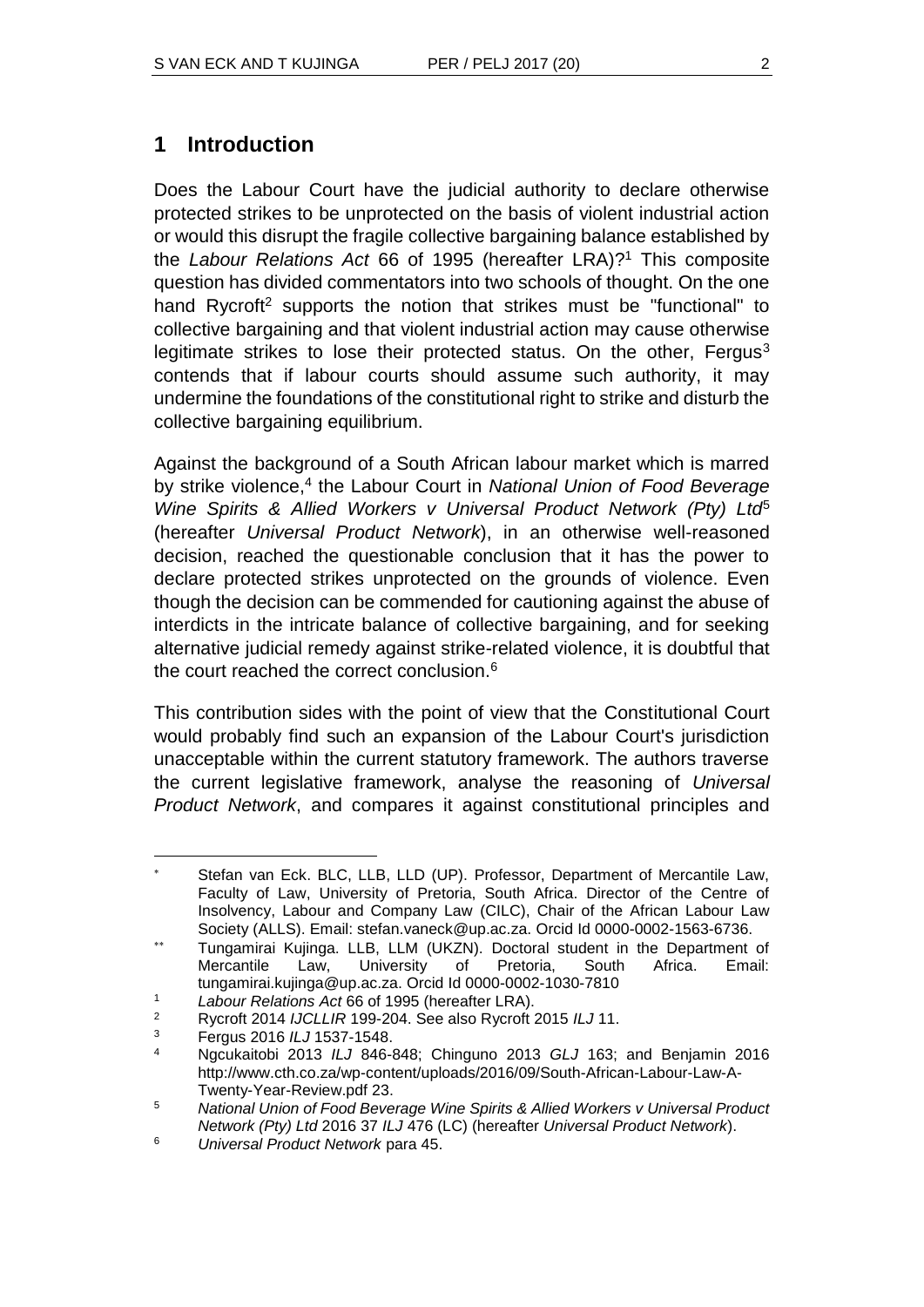alternative judicial remedies. In essence, this contribution takes the debate further and explores areas that were left unanswered by Rycroft and Fergus.

### **2 The right to strike: The** *Constitution***, 1996 and the** *LRA*

Section 23(2) of the *Constitution of the Republic of South Africa*, 1996's (hereafter the *Constitution*, 1996) in no uncertain terms enshrines the principle that "[e]very worker has - … (c) the right to strike". This section contains no other direct or implicit limitations to this right. This is contrary to other constitutional rights, such as the right to "[a]ssembly, demonstrate, picket and petition", which adds the prerequisite that such action should take place "peacefully and unarmed".<sup>7</sup>

Despite this seemingly limitless right to strike, this judicial entitlement does not go unchecked. This right competes with other constitutional rights. So for example, the *Bill of Rights* provides that "[e]everyone has the right to freedom and security of person, which includes the right – … (c) to be free from all forms of violence from either public or private sources".<sup>8</sup> There can be no doubt that otherwise seemingly legal strikes, which are tarnished by rampant violence, $9$  hold the potential of clashing with the right to freedom of person, and also quite likely with the right to property.<sup>10</sup> It also goes without saying that the right to strike is also subject to the *Constitution*, 1996's limitation clause which provides that constitutional rights may only be limited to the extent that it is "justifiable in an open and democratic society".<sup>11</sup>

Where does this leave the *Constitution*, 1996 and violent strikes? In what seems like a contradiction in any constitutional democracy which strives to adhere to the rule of law, it is fully accepted that striking workers may inflict damage on the adversary – the employer. As neatly pointed out by Cheadle,<sup>12</sup> this fundamental right has a "distinctive nature".<sup>13</sup> Even though

l <sup>7</sup> Section 17 of the *Constitution of the Republic of South Africa*, 1996 (hereafter *Constitution*, 1996).

<sup>8</sup> Section 12(1) of the *Constitution*, 1996.

<sup>9</sup> See, for example, *Tsogo Sun Casinos (Pty) Ltd t/a Montecasino v Future of SA Workers Union* 2012 33 ILJ 998 (LC) paras 4-5 (hereafter *Tsogo Sun Casinos*); *Food & Allied Workers Union on behalf of Kapesi v Premier Foods Ltd t/a Blue Ribbon Salt River* 2012 33 ILJ 1779 (LAC) paras 4-5. In both cases the court acknowledged the occurrence of gratuitous violence that ranged from harassment, assault and arsonist attacks on non-striking employee houses to the shooting and killing of non-striking employees. The court lamented on this "state of lawlessness" which also affected members of the public.

<sup>10</sup> Section 25(1) of the *Constitution,* 1996 provides that "[n]o one may be deprived of property except in terms of law of general application, and no law may permit arbitrary deprivation of property".

<sup>11</sup> Section 36(1) of the *Constitution,* 1996.

<sup>12</sup> Cheadle "Constitutionalising the Right to Strike" 70.

<sup>13</sup> See above*.*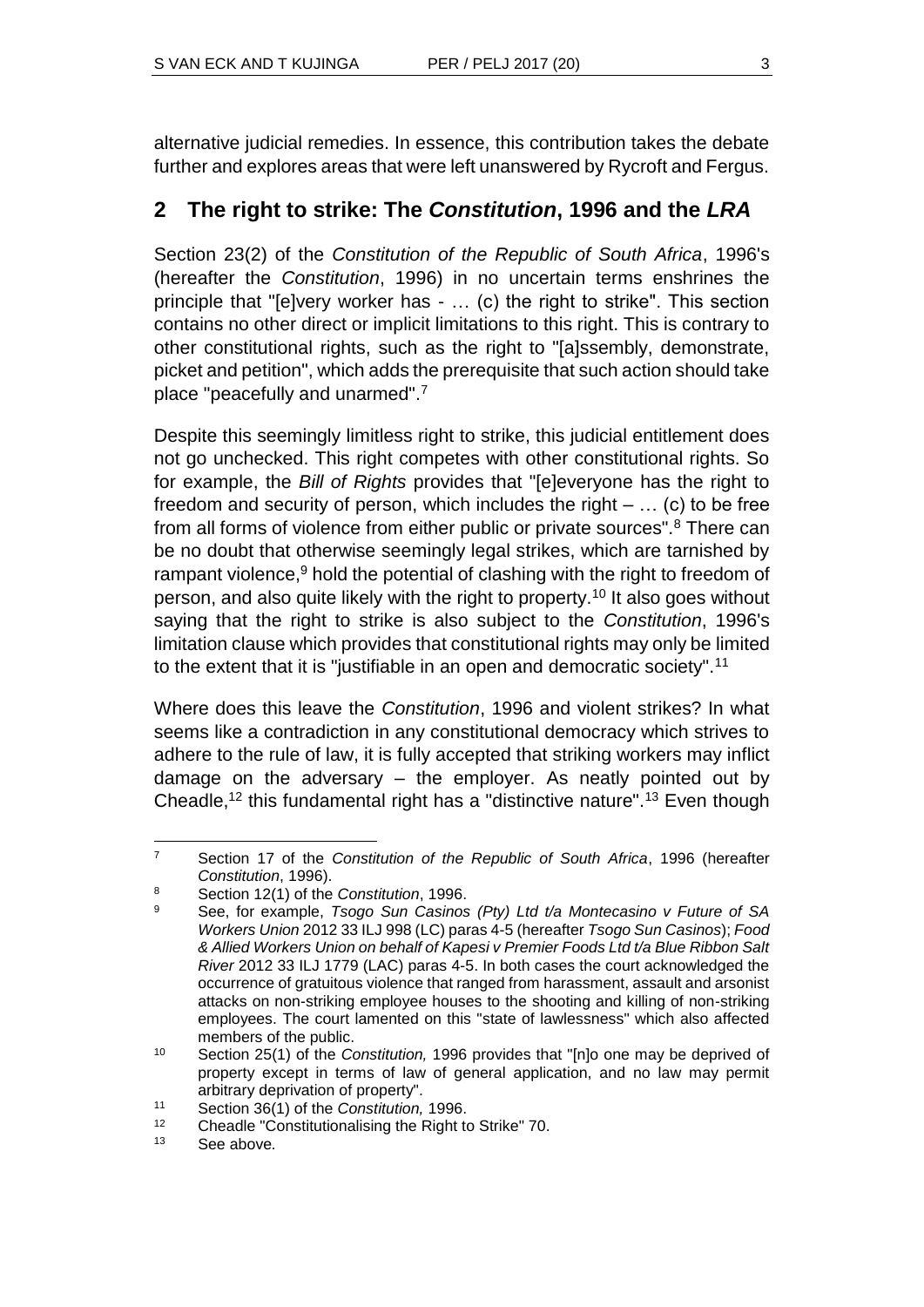it "shares with some other human rights the right to exercise power, such as the right[s] to protest, …, it differs markedly from those constitutional rights because it is a right to inflict harm – economic harm". There can be no qualms against this dictum. It is to be highlighted though, that it contains no indication that any level of personal or physical harm would be tolerated within a constitutional democracy which strives to promote the rule of law.<sup>14</sup>

The open-endedness of the right to strike is no constitutional flaw. As is the case with many other constitutional rights, they are generally stated without detailed definition. However, it does recognise that it will be interpreted taking account of international norms<sup>15</sup> and it recognises that national laws could provide for legal regulation.<sup>16</sup>

The LRA confirms that it seeks to give effect to the *Constitution*, 1996 and South Africa's obligations incurred as member of the International Labour Organisation (hereafter ILO).<sup>17</sup> Importantly so, the LRA adds that it seeks to "advance economic development, social justice, [and] labour peace" at the workplace.<sup>18</sup> The LRA's definition of "strike" also does not limit the right to strike to peaceful action or to feats that only cause economic as opposed to physical harm. The LRA loosely defines a strike as workers' "concerted refusal to work … for the purpose of remedying a grievance … in respect of any matter of mutual interest".<sup>19</sup> Although it may be argued that it goes without saying that it implies the requirement of functionality to collective bargaining, it is not expressly stated. In its stead, the LRA does establish an intricate collective bargaining balance through the levers of lock-outs and replacement labour;<sup>20</sup> dismissal of striking employees on the grounds of

l <sup>14</sup> Section 36(1) of the *Constitution,* 1996.

<sup>15</sup> Section 39 of the *Constitution*, 1996 confirms that when interpreting the Bill of Rights, courts and tribunals "must" consider international law" and "may" consider foreign law. This entails in particular International Labour Organisation Conventions 87 and 98 and the manner in which these norms have been understood by the Committee on Freedom of Association and the Committee of Experts on the Application of Conventions and Recommendations.

<sup>16</sup> So, for example, s 23(5) of the *Constitution,* 1996 provides that "[e]very trade union, employers' organisation and employer has the right to engage in collective bargaining. National legislation may be enacted to regulate collective bargaining".

 $17$  Sections  $1(a)$ -(b) of the LRA.

<sup>&</sup>lt;sup>18</sup> Section 1(d) of the LRA. The LRA aims to achieve this through one of its many objectives, specifically, s 1(d)(iv) of the LRA which calls for the promotion of effective resolution of disputes through the Labour Court.

<sup>19</sup> Section 213 of the LRA.

<sup>&</sup>lt;sup>20</sup> Although not constitutionally entrenched,  $s$  64 of the LRA give the employer a right to lockout workers in the instance of protected strikes and to replace striking workers with replacement labour in terms of s 76 of the LRA.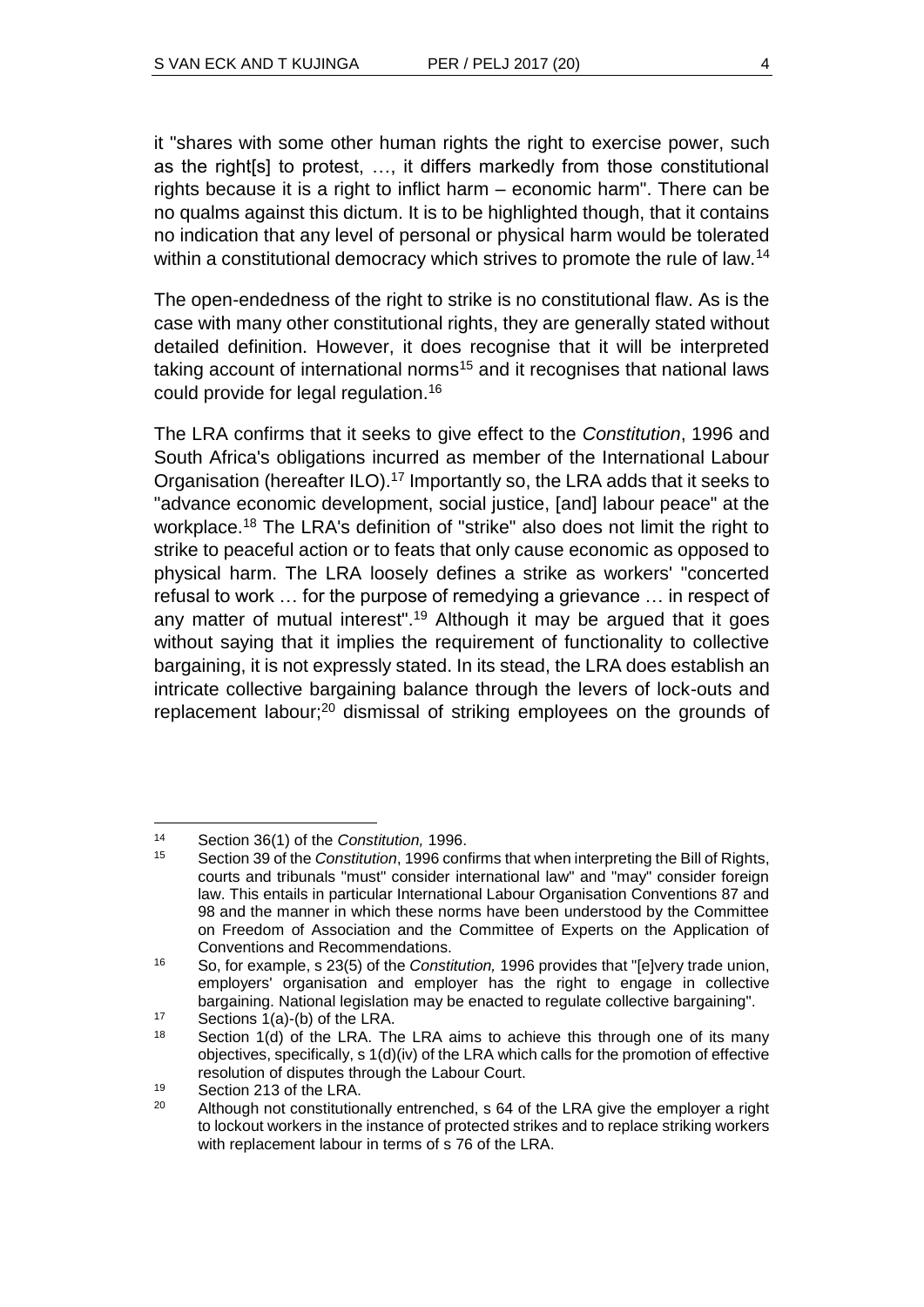misconduct and operational requirements; $21$  and the consequences that meet protected and unprotected strikes.<sup>22</sup>

The LRA limits employees' right to strike by imposing procedural requirements, such as obligatory conciliation, and prior written notice of the pending strike to the employer.<sup>23</sup> The LRA also imposes a number of substantive limitations on strikes. Workers may not take part in a strike if the issue in dispute is bound by a peace clause in a collective agreement; if the issue in dispute is subjected to compulsory arbitration (such as for essential services); or if the issue in dispute concerns a rights issue that a party can refer to be arbitrated or adjudicated upon.<sup>24</sup> The main consequences of a so-called "protected strike", are that a person so engaged does not commit a delict or breach of contract;<sup>25</sup> and a person cannot be dismissed for participating in a strike and lawful conduct that supports a protected strike.<sup>26</sup> Nonetheless, of importance to this discussion, is the fact that even if a strike is protected in the idiom of the LRA, employers are not left remediless as acts that constitute an offence are not immune from delictual action, breach of contract, civil proceedings and criminal proceedings.<sup>27</sup> It must also be highlighted that workers engaged in a protected strike may also be dismissed on grounds of misconduct and operational requirements.<sup>28</sup>

The Labour Court has exclusive jurisdiction to interdict any person from participating in strikes that do not comply with the LRA.<sup>29</sup> Even though the LRA has been decriminalised to the extent that it makes no provision for criminal sanctions in respect of unprotected strikes, the same cannot be concluded for unlawful conduct in a protected or unprotected strike.<sup>30</sup> The Labour Court can order "just and equitable compensation" for any loss that can be ascribed to unprotected strikes.<sup>31</sup> Amongst other factors, the Labour

<sup>&</sup>lt;sup>21</sup> See the discussion that follows.<br><sup>22</sup> See the discussion that follows.

<sup>&</sup>lt;sup>22</sup> See the discussion that follows.<br><sup>23</sup> Section 64 of the LBA imposes

Section 64 of the LRA imposes the requirements of: referring a dispute to either the Commission for Conciliation, Mediation and Arbitration or a bargaining council for conciliation; the issuing of a certificate that confirms that the dispute remains unresolved; and 48 hours, or 7 days' notice to the employer, depending on whether the adversary is a private entity for the state.

<sup>&</sup>lt;sup>24</sup> Section 65(1) of the LRA.<br><sup>25</sup> Section 67(2) of the LBA

Section 67(2) of the LRA.

<sup>&</sup>lt;sup>26</sup> Section 67(4) of the LRA. However, it is to be noted that s 67(5) of the LRA does provide that this "does not preclude an employer from fairly dismissing an employee in accordance with the provisions of Chapter VIII for a reason related to the employee's conduct during the strike, or for a reason related to the employer's operational requirements".

<sup>27</sup> Section 67(8) of the LRA.

 $28$  Section 86(5) of the LRA.

<sup>29</sup> Section 168(1) of the LRA.

<sup>30</sup> *Code of Good Practice on Picketing* (hereafter the *Code on Picketing*).

 $31$  Section 68(1)(b) of the LRA.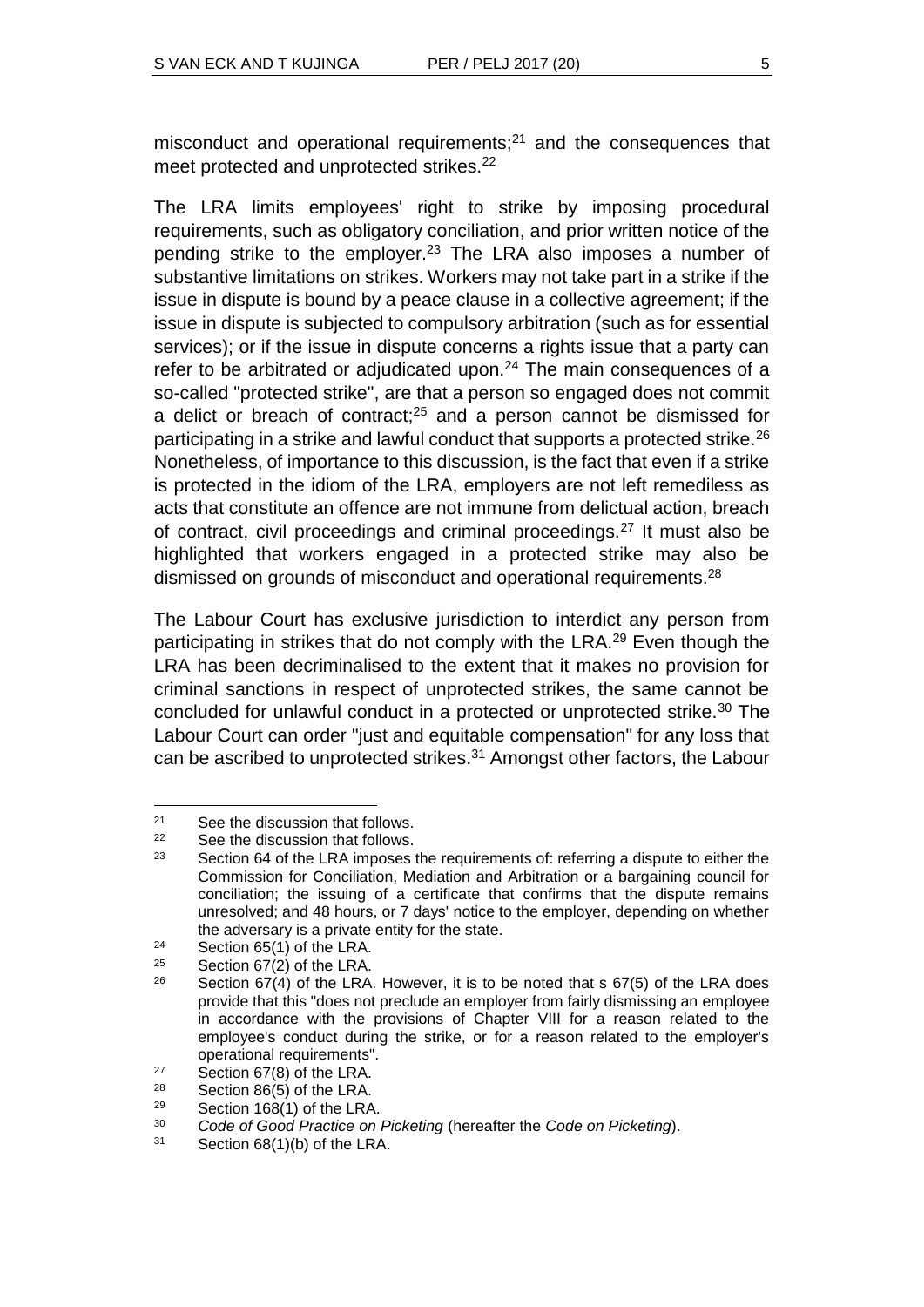Court must take account of whether the strike was in response to unjustified conduct by the employer and whether "the interests of orderly collective bargaining" were advanced.<sup>32</sup>

More rigorous restrictions have been included relating to pickets. Here, the LRA specifies that members and supporters of a protected strike may only picket "for the purpose of peacefully demonstrating"<sup>33</sup> in support of a protected strike.<sup>34</sup> Even though the *Code of Good Practice on Picketing* (hereafter the *Code on Picketing*) states that picketers may carry placards, chant slogans and sing and dance, they may not "commit any action which may be unlawful, including but not limited [to] any action which is, or may be perceived to be violent".<sup>35</sup> The *Code on Picketing* is also clear that "the police have the responsibility to enforce the criminal law" and to "arrest picketers for participation in violent conduct".<sup>36</sup>

The LRA confers the Labour Court with wide powers, such as the making of any appropriate order, which includes the granting of urgent interim relief, a declaratory order, an award of damages and an order for costs.<sup>37</sup> However, even though it could be argued that these orders are sufficiently wide to include an interdict which prohibits a protected but violent strike,<sup>38</sup> or which declares a protected strike to lose legal protection, it is doubtful that it would pass constitutional muster. Such a provision has not been included in the broader scheme of the LRA and it will have to be implied as such.

### **3 Facts of** *Universal Product Network*

The National Union of Food Beverage Wine Spirits & Allied Workers (hereafter the union) and Universal Product Network (Pty) Ltd (hereafter the employer) failed to reach an agreement over a list of demands in relation to terms and conditions of its members' employment. The union adhered to the LRA's procedural requirements and issued a strike notice to the

l  $32$  Section 68(1)(b)(i)-(iv) of the LRA.

 $33$  Section 69(1) of the LRA.

Sections 69(11)-(14) of the LRA clothe the Labour Courts with explicit powers to intervene in unprotected pickets.

<sup>35</sup> Items (6) and (7) of the *Code on Picketing*.

<sup>36</sup> Item 7(3) of the *Code on Picketing*.

<sup>37</sup> Section 158 of the LRA.

<sup>38</sup> Both Rycroft 2014 *IJCLLIR* 208; and Fergus 2016 *ILJ* 1548 agree that the power to interdict a violent strike may be implicit in the powers of the court, but that it is nowhere explicitly stated.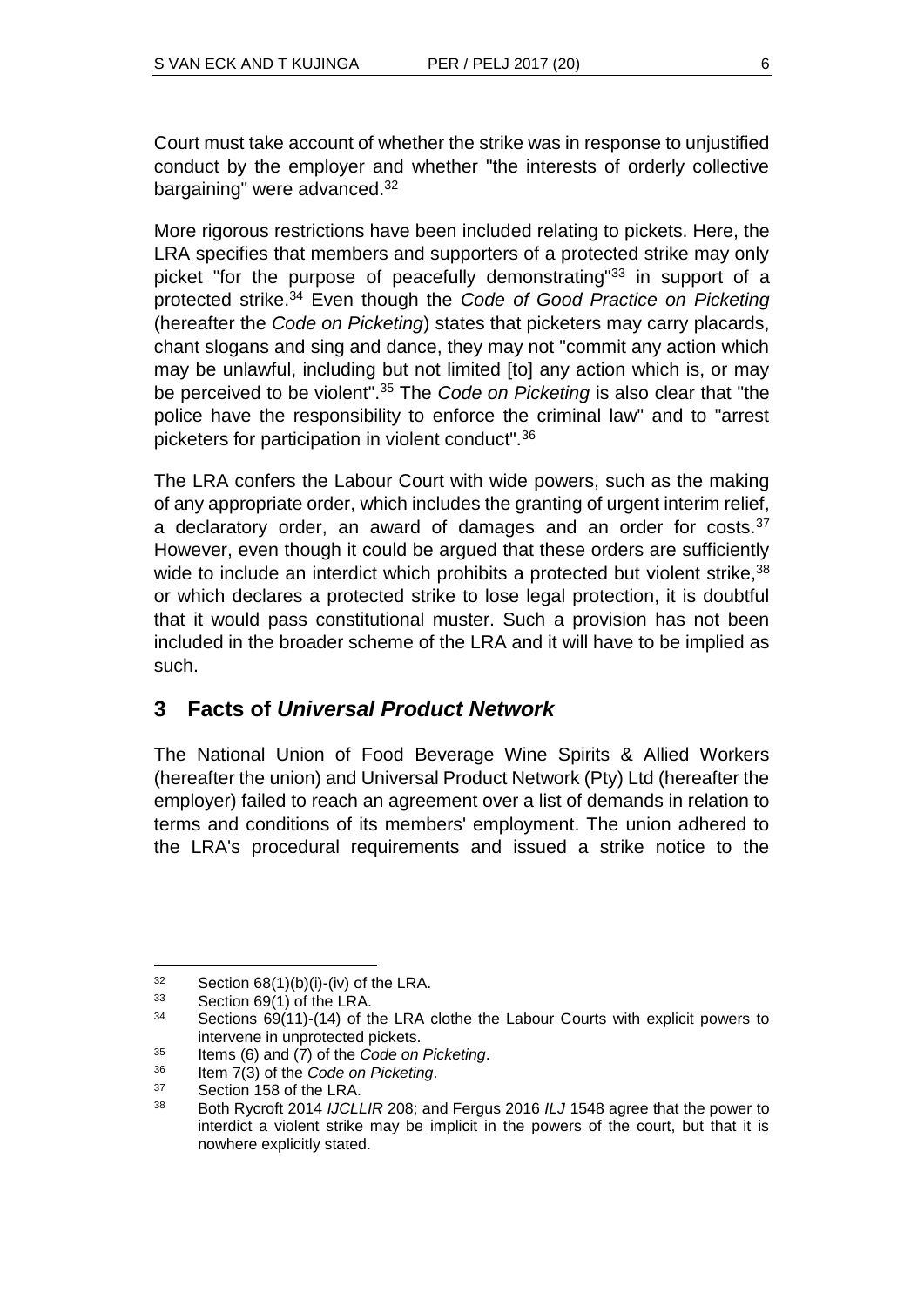employer on 6 October 2015.<sup>39</sup> Further to this, picketing rules were agreed upon and a protected strike commenced on 12 October 2015.<sup>40</sup>

The employer lodged an urgent application for an *ex parte* interdict in relation to various acts of strike related misconduct and political interference.<sup>41</sup> The Economic Freedom Fighters (hereafter EFF) became involved by waving anti-sematic Israeli banners and pro-Palestinian flags and they demanded that Woolworths should discontinue their business relationship with Israel.<sup>42</sup> The urgent interdict was granted on 30 October 2015 and the rule nisi to show cause why it should not be made a permanent order was heard on 6 November 2015.<sup>43</sup>

The trade union refuted claims of their involvement in either violence or political interference and contended that the strike remained protected as the EFF's involvement was purely a motion of solidarity with the workers.<sup>44</sup>

The most significant issue before Van Niekerk J for the purpose of this contribution is whether the strike had ceased to be protected on account of violence and political interference in pursuit of workers' demands.<sup>45</sup>

### **4 The finding of** *Universal Product Network*

*Universal Product Network* judgement was cognisant of the fact that interim interdicts have the deceptive ability not to be truly interim in nature, but rather has a permanent impact on the dynamics of collective barraging. Van Niekerk J quite correctly cautioned against any inappropriate interference by the Labour Court in the established power play balance in collective bargaining. With reference to interim interdicts, the court observed that "[i]nevitably, the order interferes with the power dynamics at play and, more often than not, its effect upon the exercise of a constitutional right is profound and the respondent's [union's] lack of alternative remedies acute".<sup>46</sup>

 $39$  Section 64(1) of the LRA.<br> $40$  Section 69 of the LRA

<sup>40</sup> Section 69 of the LRA.<br>41 Section 69(1) of the LP

Section 68(1) of the LRA provides that the Labour Court has the exclusive jurisdiction to entertain such an application in the case of any strike that does not comply with the requirement of the Act, *inter alia* taking into account the "interests of collective bargaining".

<sup>42</sup> *Universal Product Network* paras 19-20.

<sup>43</sup> *Universal Product Network* paras 3-5.

<sup>44</sup> *Universal Product Network* paras 22-23.

<sup>45</sup> *Universal Product Network* para 2.

<sup>46</sup> *Universal Product Network* para 8. See also O'Regan 1988 *ILJ* 965. According to O'Regan little weight is attached to the legitimacy of a strike in interdict applications due to the substantive nature of the law which favours employers. Furthermore "in South Africa, applications for interdicts to restrain strikes will often not turn on the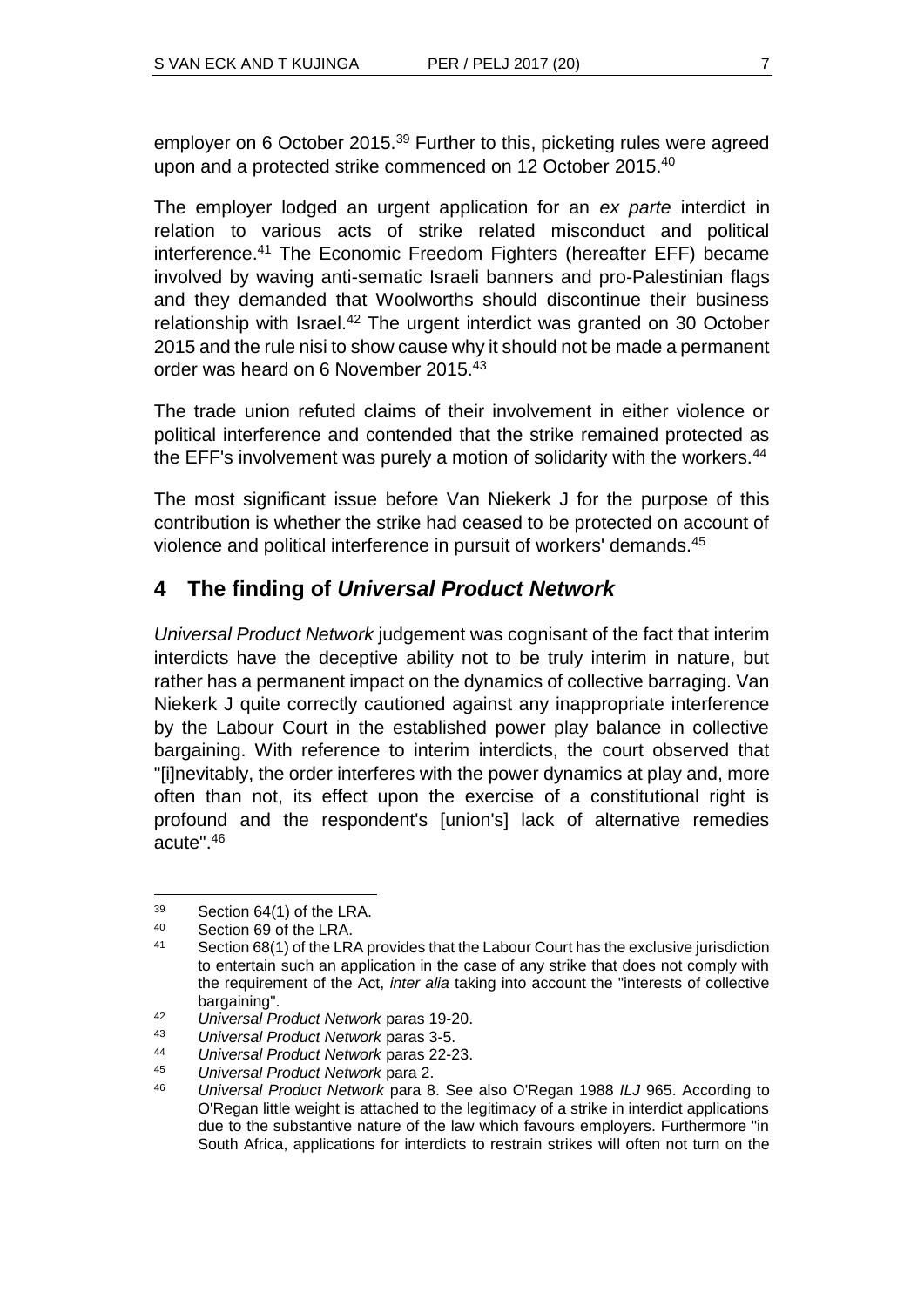In response to the employer's argument that the strike was unprotected for lack of procedural compliance, *Universal Product Network* analysed the Constitutional Court's judgement in *SA Transport and Allied Workers Union v Moloto*<sup>47</sup> (hereafter *Moloto*) which dealt with strike notices. The crisp question in that decision was whether it is necessary for every employee, which also includes non-union members, to issue a strike notice even though the trade union which bargains on behalf of the workers in the bargaining unit has already done so. With reference to *Moloto*, Van Niekerk J brushed the employer's contention that this was an unprotected strike aside and accepted that "the right to strike is protected in the Constitution as a fundamental right without express limitation and the constitutional rights conferred without express limitation should not be cut down by reading implicit limitations into them".<sup>48</sup>

Applying the approach adopted by *Moloto*, the court concluded that the workers in this instance were engaged in a protected strike.<sup>49</sup> Having come this far with the constitutional line of reasoning, *Universal Product Network* turned to the question of whether the Labour Court could alter the protected status of a strike in the face of violence. Van Niekerk J's point of departure was that the Labour Court had on a number of occasions confirmed that "violent and unruly conduct is the antithesis of the aim of a strike, which is to persuade the employer through the peaceful withholding of work to agree to the union's demands".<sup>50</sup>

In relation to this aspect, the court considered the Labour Appeal Court decision in *Edelweiss Glass & Aluminium (Pty) Ltd v National Union of Metal Workers of SA*<sup>51</sup> (hereafter *Edelweiss*) where the court accepted the notion

question of balance of convenience, because of the nature of the substantive law". In support of this assertion see also Rycroft 2014 *IJCLLIR* 203-204; and Cohen and Le Roux "Liability, Sanctions and other Consequences of Strike" 154-155.

<sup>47</sup> *SA Transport and Allied Workers Union v Moloto* 2012 33 ILJ 2549 (CC) (hereafter *Moloto*).

<sup>48</sup> *Universal Product Network* para 26, with reference to *Moloto* para 53 and 74 where it was held that when considering s 64(1) of the LRA it should be interpreted to give "proper expression to the underlying rationale of the right to strike, namely, the balancing of social and economic power".

<sup>49</sup> *Universal Product Network* para 26.

<sup>50</sup> *Universal Product Network* para 30. The court relied on *Tsogo Sun Casinos* para 13 where it was held that "this court will always intervene to protect both the right to strike, and the right to peaceful picketing. This is an integral part of the court's mandate, conferred by the Constitution and LRA. But the exercise of the right to strike is sullied and ultimately eclipsed when those who purport to exercise it engage in acts of gratuitous violence in order to achieve their ends. When the tyranny of the mob displaces the peaceful exercise of economic pressure as the means to the end of the resolution of a labour dispute, one must question whether a strike continues to serve its purpose and thus whether it continues to enjoy protected status".

<sup>51</sup> *Edelweiss Glass & Aluminium (Pty) Ltd v National Union of Metal Workers of SA*  2011 32 ILJ 2939 (LAC) (hereafter *Edelweiss*).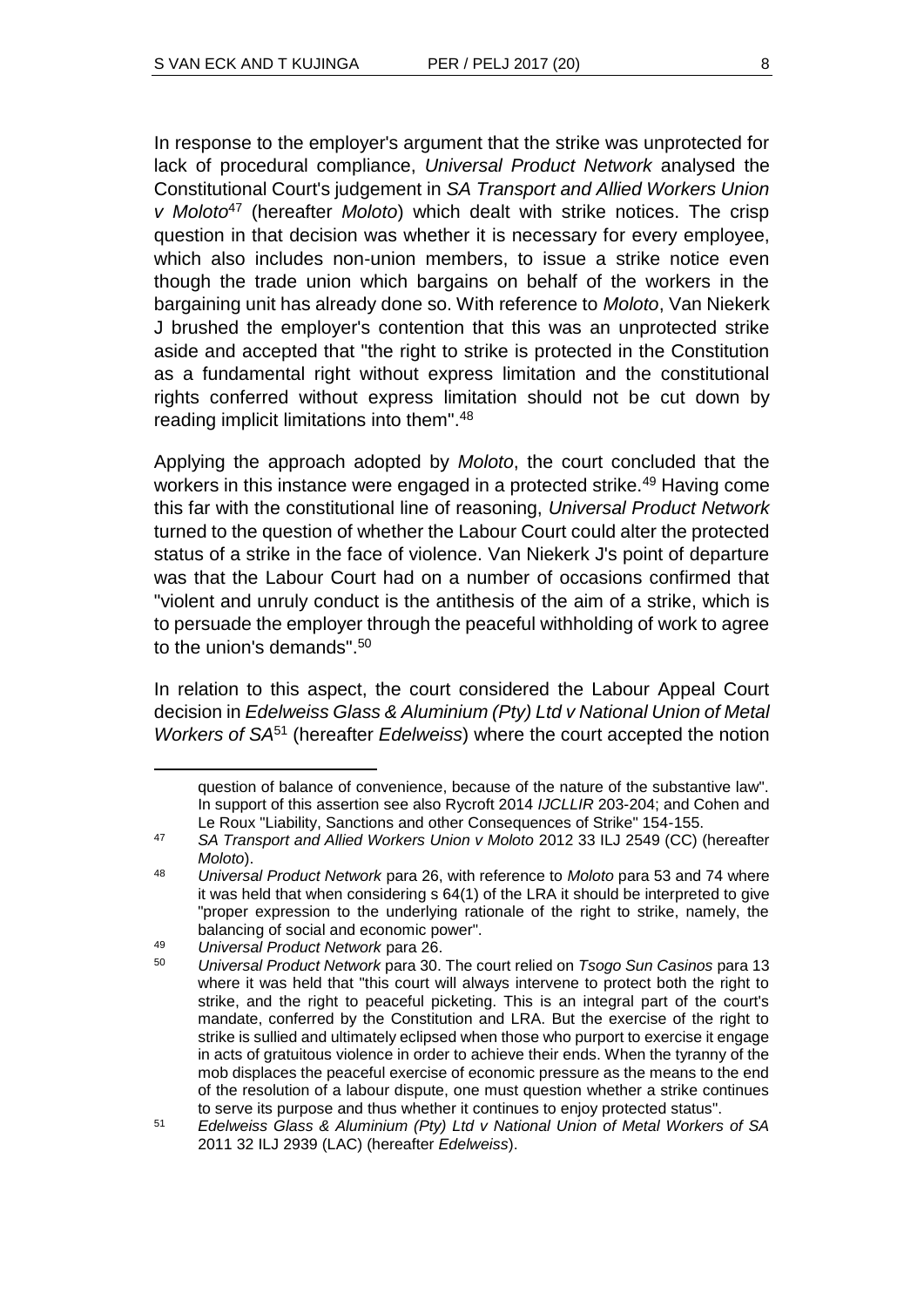of the transmutation of protected strikes to legitimate strikes. Even though this matter did not involve a violent strike, it dealt with workers changing tack during collective bargaining. The union referred a dispute about the acquisition for organisational rights for conciliation before embarking on a protected strike. During the course of collective bargaining the workers changed their demand to one dealing with a thirteenth cheque and the employer argued that the strike had evolved to an unprotected strike. The Labour Appeal Court accepted that a protected strike can metamorphose to an unprotected strike, but only if the protected strike has been used as "leverage to achieve other objectives in respect of which no strike action could be taken".<sup>52</sup> An example of such disputes about which a trade union cannot legitimately strike, is a rights issue that can be referred to arbitration or adjudication.<sup>53</sup> *Edelweiss* adopted a generous workers' friendly approach to the right to strike and concluded that the workers continued to be engaged in a protected strike as both issues about organisational rights and about a thirteenth cheque could be the subject of a protected strike.

*Edelweiss* only assisted *Universal Product Network* in so far as it referred to the transmutation for protected to unprotected strikes. However, in an unexpected leap, the court turned to another option when it comes to the metamorphosis of a protected strike into one that is unlawful. The court accepted Rycroft's "functionality test" and explained that the:

… proper approach, it would seem to me, is that proposed by Prof Rycroft … [who] suggests that the court ask the following question: 'Has misconduct taken place to an extent that the strike no longer promotes functional collective bargaining, and is therefore no longer deserving of its protected status?' In answering this question, Prof Rycroft proposes that the court weigh the levels of violence and efforts by the union concerned to curb it. He explains that this is not an anti-union proposal; rather, he imagines a balancing countermeasure allowing unions to launch a similar court application for an order granting protected status to an otherwise unlawful strike if it is in response to unjustified conduct by the employer … . In my view, this is an eminently sensible approach to adopt.<sup>54</sup>

Despite the fact that the court acknowledged the "practical difficulties" that could emerge when determining how much misconduct would have had to occur before the court intervenes,<sup>55</sup> and the fact that the employer in this instance still had the remedy of contempt of court to their avail,<sup>56</sup> the court

<sup>52</sup> *Edelweiss* para 52.

<sup>53</sup> See the limitation in respect of s 65(1) of the LRA discussed above; and *Ceramic Industries Ltd t/a Betta Sanitary Ware v National Construction Building and Allied Workers Union (2)* 1997 18 ILJ 671 (LAC).

<sup>54</sup> *Universal Product Network* para 32.

<sup>55</sup> *Universal Product Network* para 32.

<sup>56</sup> *Universal Product Network* para 40.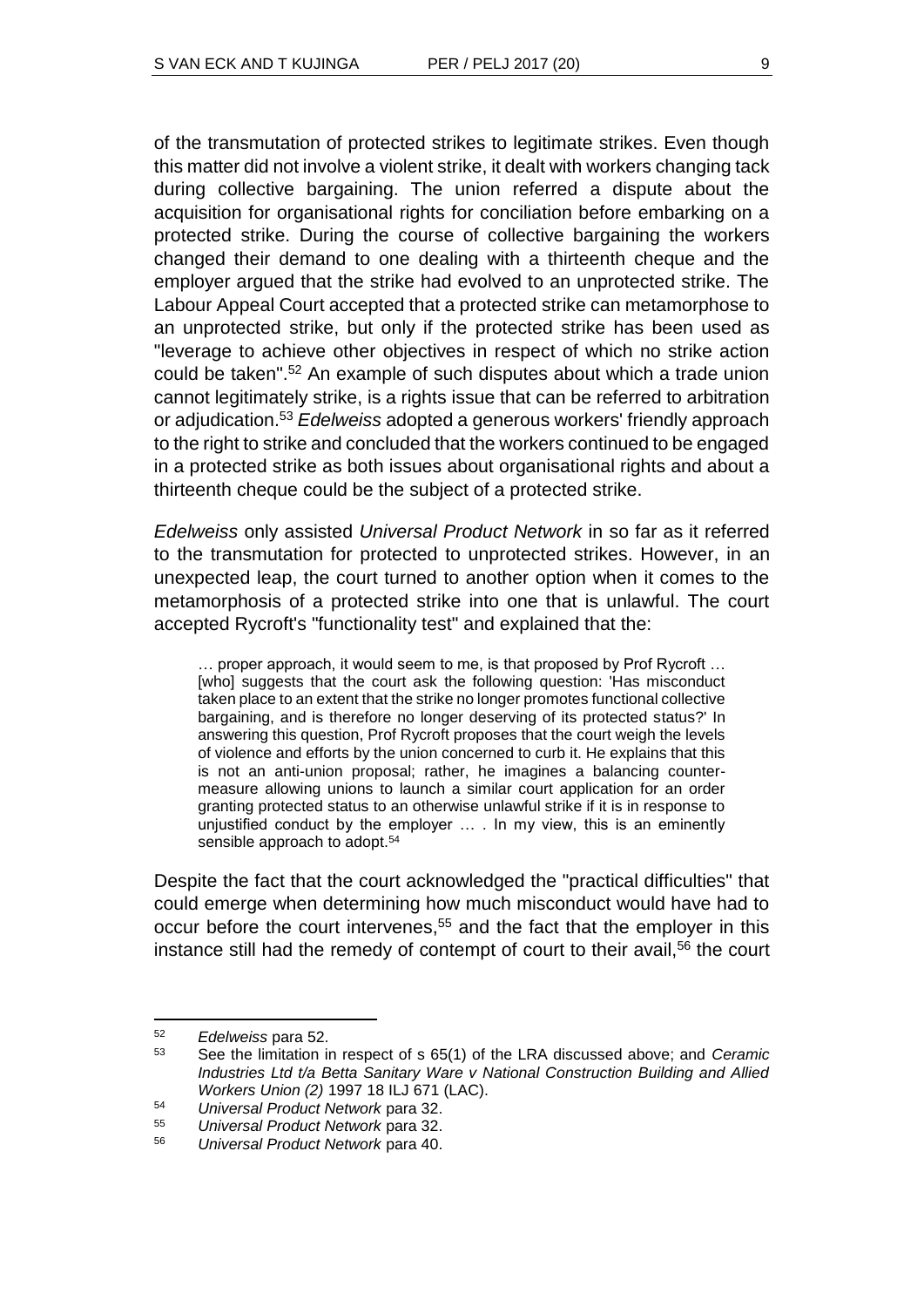did confirm that it has the authority to declare an otherwise protected strike to be unprotected on the grounds of violence.

When ultimately weighing the facts of the matter, *Universal Product Network*  in an objective and even-handedly way held that the level and degree of violence coupled with the political interference did not tilt the balance towards a finding that the protected strike called by the trade union became unprotected.<sup>57</sup> However, despite this, it seem that the door has inevitably been opened by this decision for other Labour Court judges, who may be swayed towards decisions which place undue implied limitations on the constitutional right to strike, to overturn the protected status of strikes.

# **5 Analysis of the** *Universal Product Network* **judgement**

### *5.1 Introduction*

In the part that follows *Universal Product Network* is evaluated against a number of core issues, namely the constitutional perspective, intervention by means of interdicts during collective power play and the availability of alternative remedies. This is followed by a critique on the adoption of the functionality test way in the *Universal Product Network* judgement.

### *5.2 Constitutional perspectives*

Hepple emphasises the fact that contrary to many countries of the world, the South Africa *Constitution*, 1996 provides that the right to strike is an independent right.<sup>58</sup> It is an individual right, exercised collectively, and it is not derived from other collective rights such as the right to freedom of association or the right to collective bargaining.<sup>59</sup> This confers a particular status to the right to strike.

In what is arguably one of the most significant Constitutional Court cases dealing with the right to strike, *National Union of Metalworkers of South Africa v Bader Bop (Pty) Ltd*, <sup>60</sup> (hereafter *Bader Bop*) the court laid down telling principles regarding imposing limitations on the right to strike. In this instance the members of a non-recognised minority union sought to enforce

<sup>57</sup> *Universal Product Network* para 45.

Hepple "Freedom to Strike" 31-32. This is contrary to the situation in a country such as Germany. There, the Federal Constitution does not contain an explicit right to strike, but is an extension of the collective freedom of association. The author mentions that the result of this is that only trade unions can call for legal strikes in Germany.

<sup>59</sup> Hepple "Freedom to Strike" 31-32.

<sup>60</sup> *National Union of Metalworkers of South Africa v Bader Bop (Pty) Ltd* 2003 24 ILJ 305 (CC) (hereafter *Bader Bop*).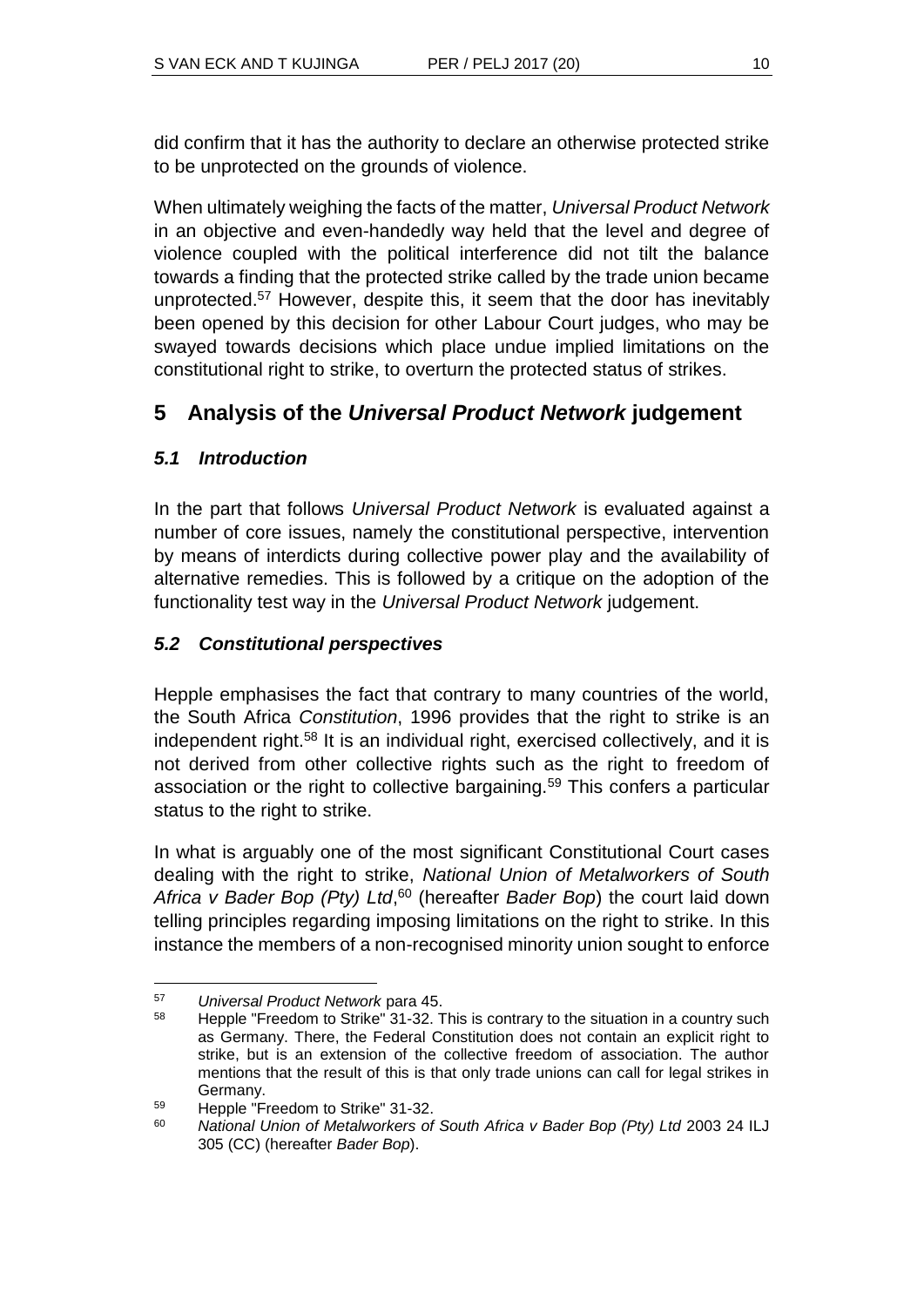organisational rights by means of a strike, despite the fact that the LRA does not accord such rights to minority unions.

The employer lodged an application for an interdict against the strike and the Labour Appeal Court granted the interdict.<sup>61</sup> In their appeal to the Constitutional Court, the trade union argued that either the LRA had to be interpreted in such a fashion that the fundamental right to strike was not infringed upon, or in the alternative, the provisions of the LRA which regulate organisational rights (and which limits the right to strike) had to be declared to be unconstitutional.<sup>62</sup>

O'Regan J considered the ILO principles pertaining to the right to freedom of association and the constitutional right to strike,<sup>63</sup> and despite the LRA's neat structure relating to the granting of statutory organisational rights only to majority and sufficiently representative trade unions, it held that there was no explicit prohibition against minority trade unions engaging in strikes to gain non-statutory trade union rights.<sup>64</sup> Although some scholars opined that the Constitutional Court performed legal gymnastics to reach this conclusion as the LRA should be construed to be unconstitutional in this regard,  $65$  it is of importance to note that the court preferred to adopt the following approach: It asked the question "whether the Act is capable of an interpretation that  $\ldots$  avoid[s] limiting constitutional rights".<sup>66</sup> In other words, should there be a way of interpreting the LRA so that it does not limit the fundamental right to strike, that would be the Constitutional Court's preferred way of interpretation. Transplanted to *Universal Product Network*, the Constitutional Court will in all probability find that any interdict which overturns the protected status of a strike should be avoided if there is any other way of interpreting the LRA.

More guidance regarding the Constitutional Court's views on strikes can be gleaned from the more recent Constitutional Court decision *Transport & Allied Workers Union of SA on behalf of Ngedle v Unitrans Fuel & Chemical (Pty) Ltd*<sup>67</sup> (hereafter *Unitrans*). In this instance the court considered the

l <sup>61</sup> See *Bader Bop (Pty) Ltd v National Union of Metal and Allied Workers of SA* 2002 23 ILJ 104 (LAC).

<sup>62</sup> *Bader Bop* para 12.

<sup>63</sup> *Bader Bop* para 34 relied on the fact that "freedom of association is ordinarily interpreted to afford unions the right to recruit members and to represent those members at least in individual workplace grievances". See also *Bader Bop* para 35, where the Court stated that the "second principle relates to the right of a union to take industrial action to pursue its demands".

<sup>64</sup> *Bader Bop* para 40.

<sup>65</sup> Chicktay 2007 *Obiter* 159.

<sup>66</sup> *Bader Bop* para 39.

<sup>67</sup> *Transport & Allied Workers Union of SA on behalf of Ngedle v Unitrans Fuel & Chemical (Pty) Ltd* 2016 37 ILJ 2485 (CC) (hereafter *Unitrans*).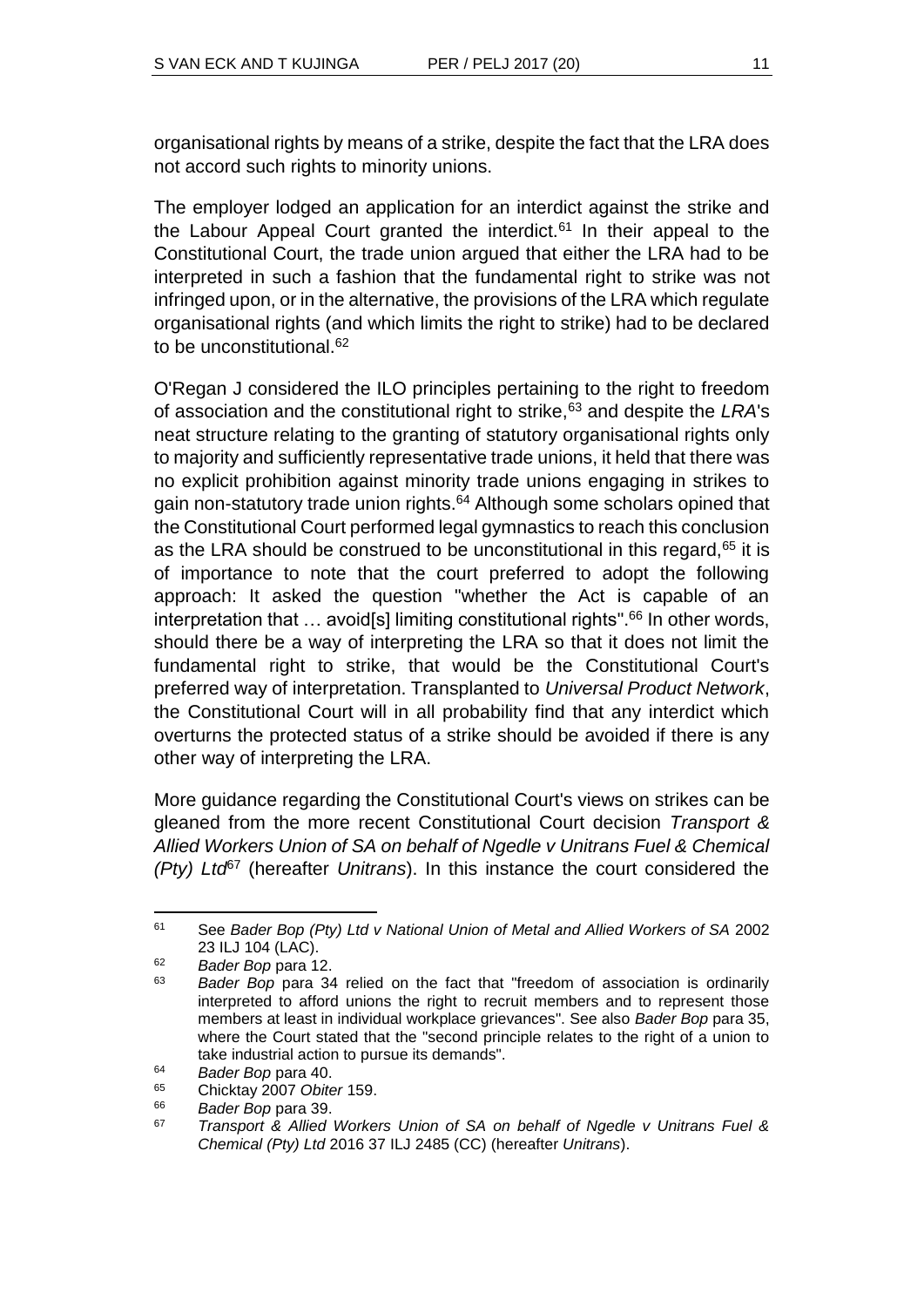question under which circumstances protected strikes could become unprotected. Although the matter did not deal with a violent strike, it is instructive that the court only identified three reasons.<sup>68</sup> Firstly, a protected strike can become unprotected should an employer fully remedy the grievance or comply with the demand that was at the centre of the strike. Secondly, should the trade union abandon the original demand and should they seek to achieve a different purpose that is not authorised. Thirdly, the parties could conclude an agreement that settles the dispute even though the employer has not yet fully complied with the trade union or workers' original demand. To this, the court added that "[a]bscent any of these methods of turning a protected strike into an unprotected strike, a protected strike remains protected".<sup>69</sup> When applying these principles to the facts of the case, the court once again adopted a generous approach regarding the right to strike which favoured the workers. The court held that the strike in this instance remained protected.

From the above decisions it is clear that the Constitutional Court will not readily imply limitations in the LRA which may rest rict the fundamental right to strike. Furthermore, the court would be hesitant to include other contingencies that had not been identified in *Unitrans* that would have the effect of altering the protected status of a strike.

### *5.3 Interdicts in the process of collective bargaining*

A media report by the South African Institute of Race Relations pointed out that between the years 1999 and 2012 there were 181 strike related deaths, 313 injuries and 3 058 people were arrested for public violence associated with strikes.<sup>70</sup> A 2015 Department of Labour Report noted a significant rise in unprotected strikes up from 48% in 2014 to at least 55% of the total strikes in 2015.<sup>71</sup> More recently, a 2016 Department of Labour Report recorded that out of the 122 strikes, that year, 59% were unprotected.<sup>72</sup> It is against this background that a number of South African and international scholars have been exploring acceptable limitations against strikes.<sup>73</sup> However, despite

l <sup>68</sup> *Unitrans* paras 119-120. It must be noted that the Constitutional Court was of the assumption that the constitutionality of the LRA was not in question.

<sup>69</sup> *Unitrans* para 120.

<sup>70</sup> SAIRR 2013 http://irr.org.za/reports-and-publications/media-releases /Strike%20violence.pdf/. See also Benjamin 2016 http://www.cth.co.za/wpcontent/uploads/2016/09/South-African-Labour-Law-A-Twenty-Year-Review.pdf 22- 23*.*

<sup>71</sup> DoL 2014 http://www.labour.gov.za/DOL/downloads/documents/annual-reports /industrial-action-annual-report/2015/industrualaction\_2015.pdf.

<sup>72</sup> DoL 2016 http://www.labour.gov.za/DOL/downloads/documents/annual-reports /industrial-action-annual-report/2016/industrualaction\_2016.pdf.

<sup>73</sup> Botha 2016 *THRHR* 387 argues that the right to strike must be used as a method of last resort especially in consideration that most demands do not relate to the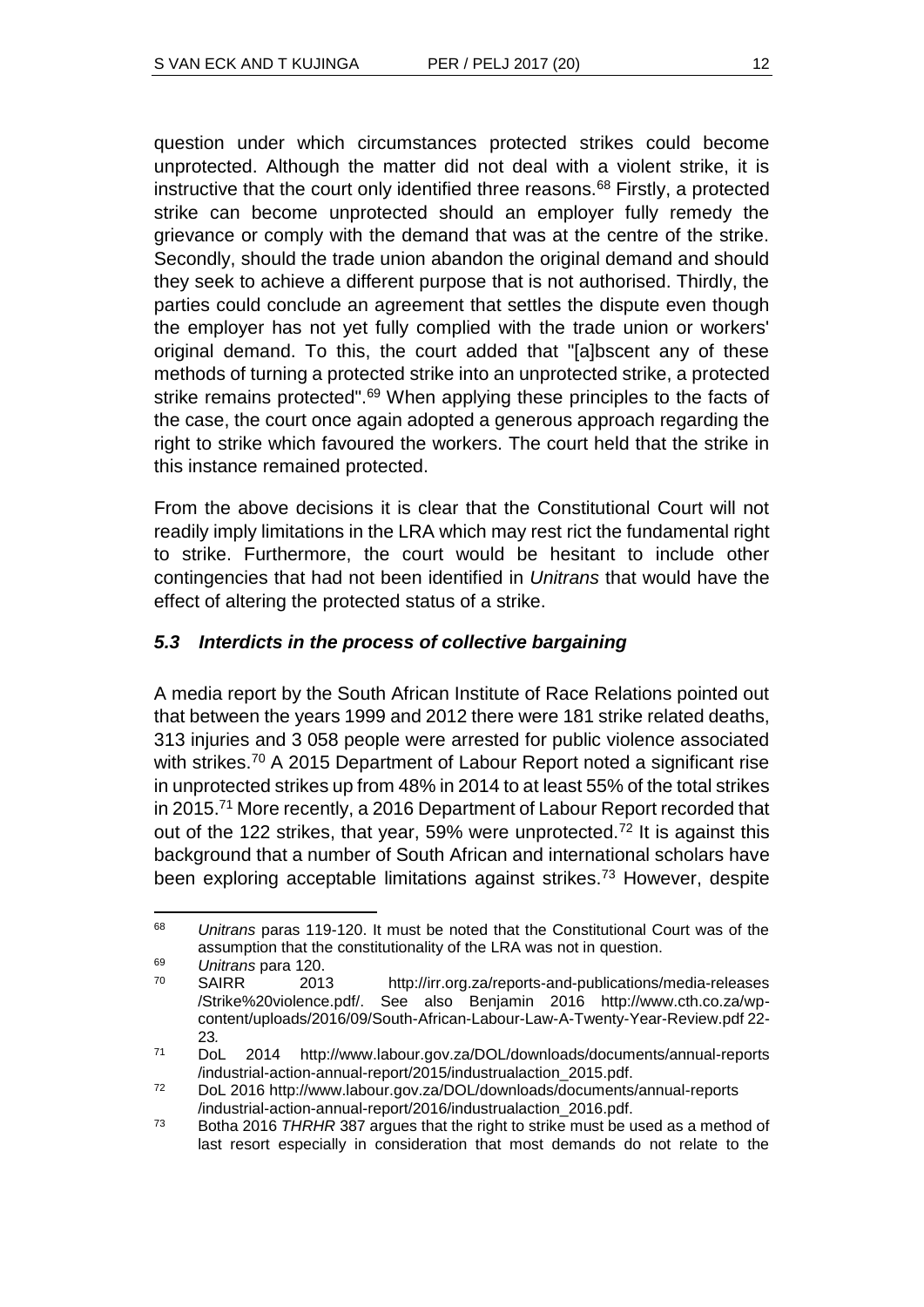this trend, scholars such as the eminent Lord Wedderburn has recognised that:

Without scrupulous care by the judiciary and sometimes even with it the interlocutory labour injunction can become a great engine of oppression against workers and their unions.<sup>74</sup>

The LRA provides that the Labour Court may only grant an interdict which restrains a person from participating in a strike should the respondent be granted 48 hours' notice of the application.<sup>75</sup> However, the Labour Court may permit a shorter than 48 hours' notice period provided the respondent has received a reasonable opportunity to be heard and the applicant has shown compelling cause through the facts presented why such shorter time should apply.<sup>76</sup> In addition to this, a number of common-law requirements have to be met.<sup>77</sup> Firstly, there must be an identifiable *prima facie* right that has been infringed. Secondly, the conduct must reasonably cause irreparable harm. Thirdly, there must be no other readily available remedy available for the plaintiff to prevent the continuation of such harm. The interdict is designed to give urgent interim relief until a final court order can be adjudicated and ensure that unlawful conduct is restrained.<sup>78</sup>

However, as mentioned, within the collective bargaining power dynamics the current interlocutory powers have inherent dangers that are often prejudicial to workers.<sup>79</sup> As noted by the *Universal Product Network*  judgement, $80$  when the return date for the final order is far removed from the initial application, the momentum of the strike would have been lost and the

negotiations or fall outside wage issues. See also Myburgh 2014 *CLL* 120 where he opines that the courts should be more inclined "to hold unions accountable for the unlawful conduct of their members and impose on them obligations to control their membership". See also Gericke 2012 *THRHR* 584-585 concludes that there is a need to revisit trade union liability in an effort to make trade unions and their members more accountable for their unlawful damaging actions; Rycroft "Role of Trade Unions in Strikes" 110-111 where the author advocates for responsible unionism during collective bargaining and the notion of "good faith bargaining".

<sup>74</sup> O'Regan 1988 *ILJ* 984 referred to this quotation by Wedderburn *Worker and the Law*  686 as far back as 1988.

 $^{75}$  Sections 68(1)-(2) of the LRA.<br> $^{76}$  Sections 68(2)(a)-(c) of the LR

 $^{76}$  Sections 68(2)(a)-(c) of the LRA.<br> $^{77}$  Coben and Le Poux "Liability So

<sup>77</sup> Cohen and Le Roux "Liability, Sanctions and other Consequences of Strike Action" 154-155. See also Du Toit *et al Labour Law Relations* 358-359.

<sup>78</sup> Sections 68(1)-(2) of the LRA. See also Cohen and Le Roux "Liability, Sanctions and other Consequences of Strike Action" 154-155 and Du Toit *et al Labour Law Relations* 358-359.

<sup>79</sup> O'Regan 1988 *ILJ* 984. See also Rycroft 2014 *IJCLLIR* 203 where it is stated that "the interdict / injunction gives applicants - usually employers - a tactical advantage because the likelihood of a full trial is in most cases small, and the employer's widely expressed assertions of 'interference with business' or 'extreme violence' become prima facie evidence which the union has to disprove".

<sup>80</sup> *Universal Product Network* para 8.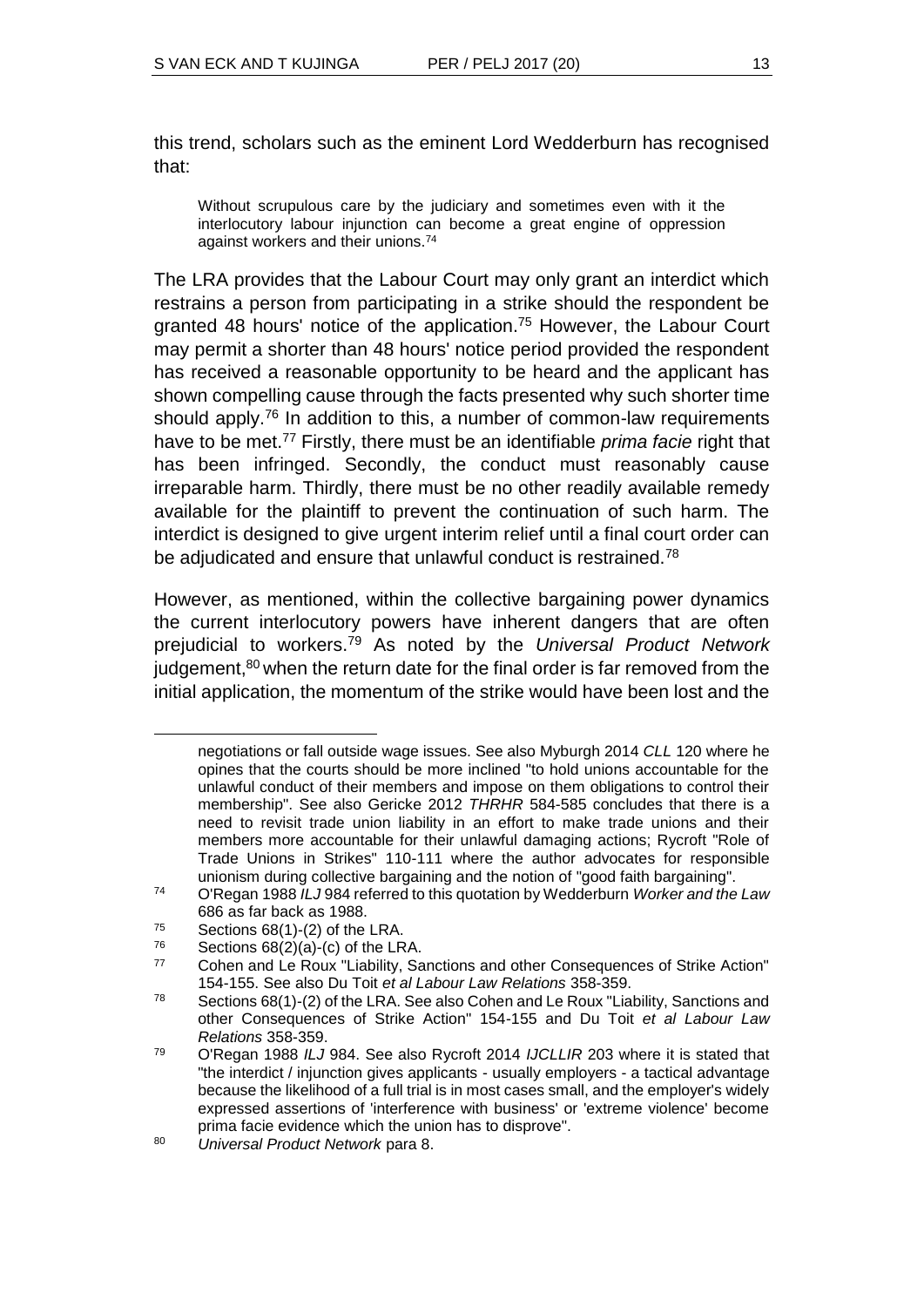collective bargaining scale would likely have become permanently tilted in favour of the applicant employer. This is because when granting an interdict which often occurs on an urgent basis, the threshold of evidence on the applicant employer is lower in light of the assumed urgency coupled with alleged violent strike misconduct.<sup>81</sup>

The *Universal Product Network* judgement must, however be commended for considering the facts objectively, by separating the corn from the chaff, and finding that in this instance the alleged violence did not justify a confirmation of the rule nisi. The judgement also cautioned against abusive and inappropriate interference by the Labour Court by means of interlocutory orders during the process of collective bargaining.<sup>82</sup>

Nonetheless, it is disappointing that despite this, in the presence of alternative remedies available to the employer, that the court considered the possibility of the alteration of the protected status of a strike which would invariably have swung the scales in favour of the employer. This would have had the effect that all of the consequences of unprotected strikes referred to above would have become effective. It is submitted that the *Universal Product Network* judgement should rather have placed the focus on exiting legal remedies which are available during protected and unprotected strikes rather than seeking to imply into the LRA the authority on the Labour Court to declare protected strikes to be unprotected on the grounds of violence.<sup>83</sup> Agreement had been reached on picket rules and the employer would likely have had powerful arguments to rely on had there been a real threat of violent industrial action.

### *5.4 Existing judicial remedies against strike violence*

The ILO cautions that member states should take care against permitting monetary claims, such as common-law damages claims against workers, that could have the potential to inhibiting freedom of association or that could potentially destroy unions. $84$  Aligned to this, and as point of departure, the LRA provides that civil action based on delict or breach of contract may not be instituted against anyone for participation in a protected strike or

l <sup>81</sup> In *Universal Product Network* para 7 it is noted by the court that "the commonly employed practice of seeking interim relief in urgent applications has more to do with the lower threshold faced by an applicant and the prospect of a return day six or eight weeks later, by which time any final order is usually academic".

<sup>82</sup> *Universal Product Network* para 8.

<sup>83</sup> As discussed below, despite the protected status of a strike, any offence (such as violence), remains unlawful conduct within the constitutional and legislative framework and such actions remain subject to delictual and contractual actions and could constitute a fair reason for dismissal. See also Manamela and Budeli 2013 *CILSA* 329.

<sup>84</sup> ILO *Freedom of Association* paras 658-670.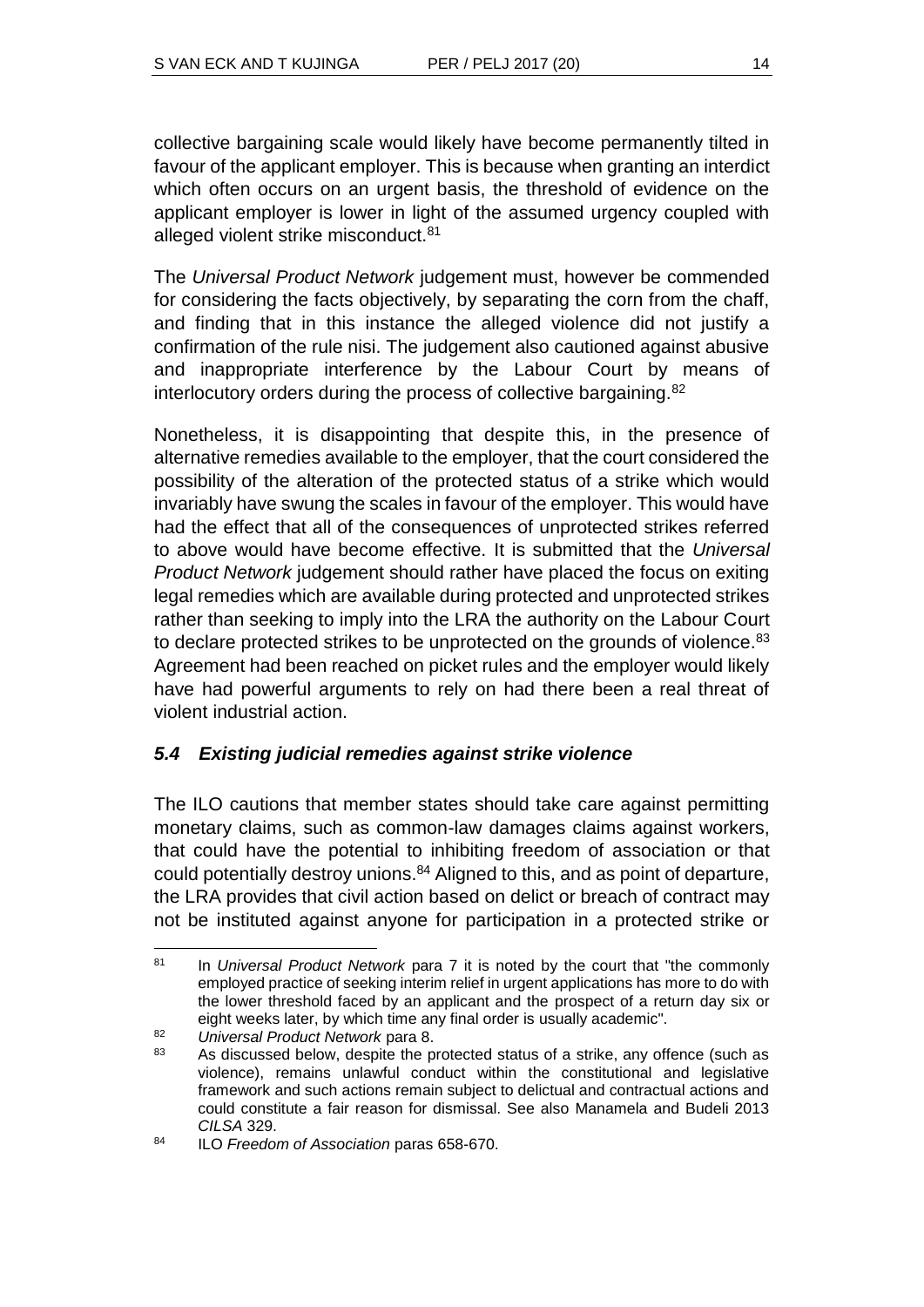picket.<sup>85</sup> However, the LRA makes it clear that this immunity does "not apply to any act in contemplation or in furtherance of a strike or a lock-out, if that act is an offence".<sup>86</sup> Any strike related violence during a protected strike which causes physical damage to employers would undoubtedly constitute an offence and this would automatically entitle employers to institute civil action against the perpetrators of such violence.

Added to this, the LRA specifically provides for two additional court imposed remedies in respect of unprotected strike action. The first is the interdict (discussed above) and the second is an order for "just and equitable compensation" for any loss attributable to the strike or lock-out. $87$  This remedy presupposes that trade unions should accept their responsibility of ensuring that their members engage in strike action that complies with the prerequisites of the LRA.<sup>88</sup> It is clear that this remedy does not equate to common law damages and it refers to an amount which is tempered by the dictates of fairness.

In *Algoa Bus Co (Pty) Ltd v Transport Action Retail & General Workers Union*<sup>89</sup> the Labour Court considered such a claim for compensation in circumstances where a trade union did nothing to encourage its members not to proceed with an unprotected strike despite the fact that an interdict had been issued against workers to continue with the strike. The employer had sustained losses of just more than R10 million rand,  $90$  and taking the perilous financial situation of the trade union into account, and its ability to continue to represent its members, the Labour Court awarded the employer compensation in the amount of approximately R1,4 million rand.

Apart from these judicial remedies, the LRA empowers employers to dismiss workers engaged in both protected, and unprotected strikes should their behaviour constitute misconduct.<sup>91</sup> From the above, it is clear that unlawful conduct, which includes intimidation, assault and damage to property will attract both civil and criminal liability. It is against this background that, even though Manamela and Budeli deplore strike related

l <sup>85</sup> Sections 67(2) and (6) of the LRA.<br><sup>86</sup> Section 67(8) of the LRA

 $^{86}$  Section 67(8) of the LRA.<br> $^{87}$  Section 68(1)(b) of the LP

Section 68(1)(b) of the LRA.

<sup>88</sup> Cohen and Le Roux "Liability, Sanctions and other Consequences of Strike Action" 155.

<sup>89</sup> *Algoa Bus Co (Pty) Ltd v Transport Action Retail & General Workers Union* 2015 36 ILJ 2292 (LC). The amount had to be paid in monthly instalments of R5 280 by the trade union and R214,50 by each employee to be deducted from their salaries.

<sup>90</sup> *Transport & Allied Workers Union of SA v Algoa Bus Co Pty (Ltd)* 2015 36 ILJ 2148 (LC).

<sup>91</sup> Sections 67(5) and 68(5) of the LRA. It should, however, be noted that such conduct must still adhere to the requisites of fair procedures, which include ultimatums and adherence to *audi alteram partem.*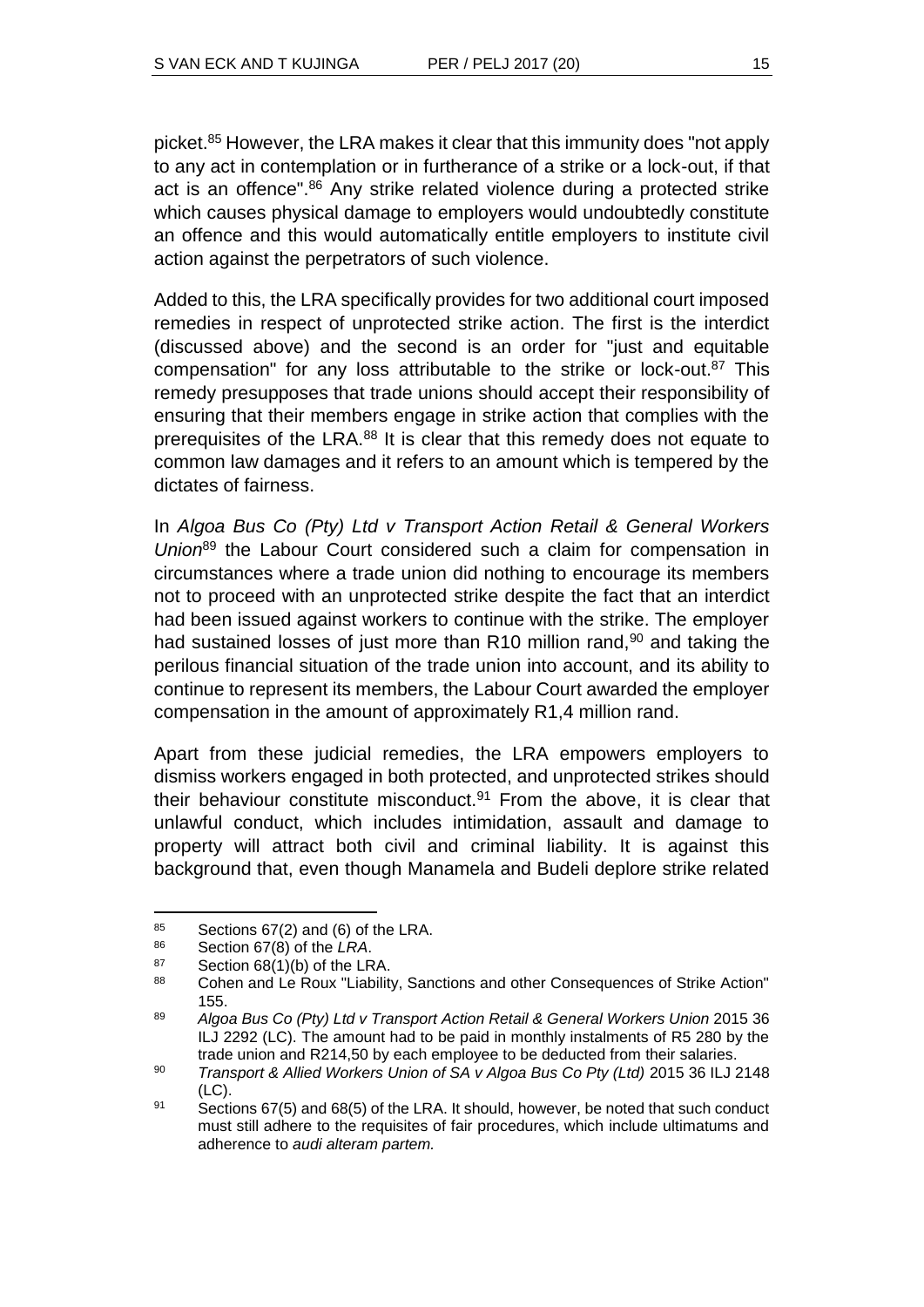violence, they argue that the LRA has established a careful balance of rights, obligations and remedies and should rights and duties be disregarded the LRA provides the necessary remedies to address protected and unprotected strike violence.<sup>92</sup>

Despite the existence of a number of judicial remedies, commentators have suggested that Labour Court should adopt a more strict approach. Faced with the difficulty of identifying specific perpetrators of violence in a mob, Myburgh<sup>93</sup> suggests that the Labour Court should relax the admission rules of hearsay evidence that corroborates and aides in the identification of perpetrators of violent conduct. To this he adds that the Labour Court should be more uncompromising in upholding the dismissal of workers engaged in unlawful misconduct during strikes and that this can be achieved through the strict legal application of item 6 of the *Code of Good Practice: Dismissal*. <sup>94</sup> Manamela and Budeli also emphasise the fact that when considering the dismissal of employees engaged in violent strikes the transgressions should be proven by the employer on a balance of probabilities and not beyond all reasonable doubt. They mention that it leaves scope for the application of the criminal doctrine of "common purpose".<sup>95</sup>

In sum, strikes that are not in compliance with the LRA are unprotected and any violence in protected or unprotected strikes is unlawful. The LRA provides that interdicts may be granted during the process of unprotected strikes. This is but one of the existing remedies that can potentially assist employers and to maintain peace during tumultuous collective bargaining negotiations. The other remedies range from delictual claims, breach of contract, claims for equitable compensation and criminal proceedings. However, before the courts will grant an interdict, or an order which declares a protected strike to be unprotected, it is submitted that the courts should first consider whether there are no available remedies. It is suggested, at the very least, that this much will be required by the Constitutional Court whenever the question about the limitation of the right to strike arises.

# **6 Critique on the functionality test**

Mindful of the scourge of violent strikes in South Africa, the *Universal Product Network* judgement adopted Rycroft's functionality test which entails that the Labour Court could assume the power to alter the protected

<sup>92</sup> Manamela and Budeli 2013 *CILSA* 324-336.

<sup>93</sup> Myburgh 2013 *CLL* 6.

<sup>94</sup> Myburgh 2013 *CLL* 8. Item 6 of the *Code of Good Practice: Dismissal* sets out the appropriate procedures to be followed in relation to the dismissal of workers engaged in misconduct during strike action.

<sup>95</sup> Manamela and Budeli 2013 *CILSA* 327.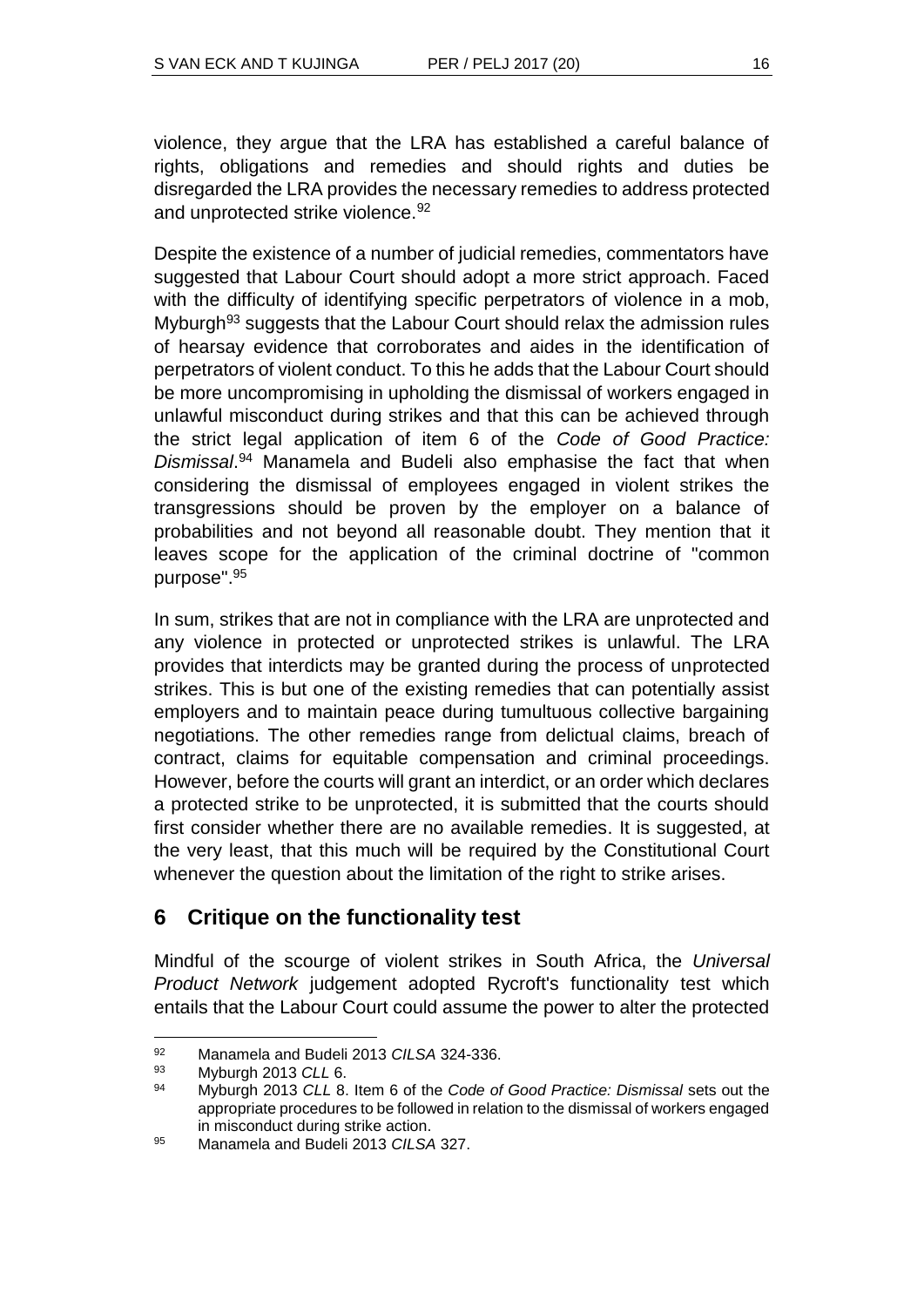status of a strike to unprotected action on the basis of violence.<sup>96</sup> It entails the weighing up of the level of violence against the efforts of the trade union to curb it in order for a court to determine whether a strike's protected status is still functional to collective bargaining.

Rycroft originates his argument on the premise that there is an inseparable link between strikes and functional collective bargaining. He finds justification for this on three grounds. Firstly, the *Constitution of the Republic of South Africa* 200 of 1993 provided that "workers have the right to strike for the purposes of collective bargaining". $97$  Secondly, strikes must be orderly. This is implied by the procedural requirements established by the LRA which relate to compulsory mediation and notification periods before striking workers are protected from delictual actions, dismissals, contractual breaches and civil liability.<sup>98</sup> And, thirdly the strike must not involve misconduct. This he infers from the fact that employees engaged in misconduct can be dismissed irrespective of whether the strike is protected or not.<sup>99</sup>

He further argues that the South African courts have recognised that strikes may lose their protected status should it no longer be functional to collective bargaining. He relies on two cases in particular which confirm this. In *Afrox Ltd v SACWU 2*<sup>100</sup> it was held that strikes can lose their protected status should strikers abandon their demand or where the employer concedes to the workers' demand and the grievance falls away.<sup>101</sup> This is a similar approach to the one adopted more recently by the CC in the *Unitrans*   $c$ ase.  $102$ 

He then makes the point that it is clear "that it is possible to argue that there can arise a point where a protected strike's protection is lost. So far in our law this mainly relates to the *reason* of the strike".<sup>103</sup> It is submitted that up to here, his argument is pure, but he then leaps to the conclusion that this can be extended to strikes which involves violence.

l <sup>96</sup> *Universal Product Network* para 32.

Section 27(4) of the *Constitution of the Republic of South Africa* 200 of 1993. However, in a significant development the *Constitution*, 1996 removed this link and the right to strike and the right to engage in collective bargaining were established as two separate and independent rights.

<sup>98</sup> Rycroft 2014 *IJCLLIR* 202 refers to the "golden formula" which entails that certain procedural "steps must be taken and certain requirements met before strikers are protected from the civil and contractual liability that could arise from the strike".

<sup>99</sup> Rycroft 2014 *IJCLLIR* 202. See also s 67 of the LRA.

<sup>100</sup> *Afrox Ltd v SACWU 2* 1997 18 ILJ 406 (LC).

<sup>101</sup> Rycroft 2014 *IJCLLIR* 207.

See the discussion in para 5.2 above.

<sup>103</sup> Rycroft 2014 *IJCLLIR* 207.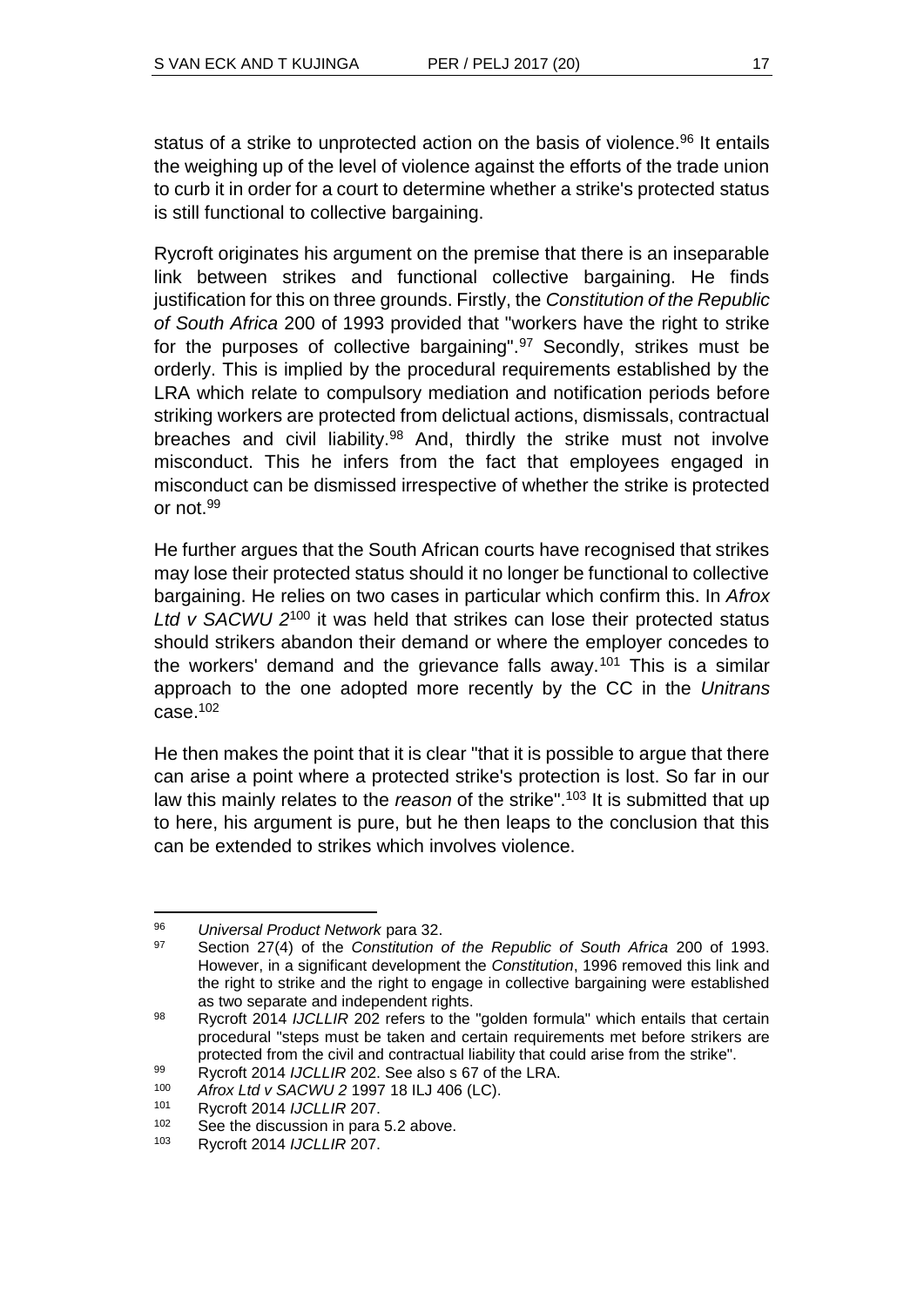Without establishing a link between the reason for the strike and violence as stratagem to increase pressure, he refers to the second case, *Tsogo Sun Casinos Pty(Ltd) t/a Montecasino v Future of South African Workers' Union* where vehicles were damaged and passengers were dragged from their vehicles and assaulted. In this decision, the court made the obiter finding that that:

[w]hen the tyranny of the mob displaces the peaceful exercise of economic pressure and the means to the end of the resolution of a labour dispute, one must question whether a strike continues to serve its purpose and thus whether it continues to enjoy protected status.<sup>104</sup>

It is submitted that both Rycroft and *Universal Product Network* may have sought to reach a bridge too far by linking the falling away of the "underlying reason for a strike", which according to the Constitutional Court justifies the alteration of the protected status of a strike, to violence as a strategy to enforce a demand. Our argument is simply this: In an instance where workers demand higher wages in an attempt to establish a more equitable distribution of profits, and their attempts by peaceful means are unsuccessful, the reason for the strike could remain the same irrespective should the workers' actions turn to violent means. There is, in other words, no unseverable link between the grievance in dispute, and the mechanism by means of which it is attained. This does not make violent strike action acceptable, but it does not alter the fact that the demand has not been withdrawn, or that the grievance had been resolved.

There seems merit in Fergus' critique levelled against Rycroft (and *Universal Product Network)* in so far as she finds a different historical foundation for the so-called functionality test. Contrary to the way in which this test is currently being referred to, it was a notion that was developed to justify why workers have the right not be dismissed during strikes. She confirms this poignant point (albeit in the pre-constitutional era) by referring to the Labour Appeal Court decision in *Black Allied Workers Union v Prestige Hotels CC t/a Blue Waters Hotel*<sup>105</sup> (hereafter *Blue Waters Hotel*) where it was succinctly held that the

… right to strike is important and necessary to a system of collective bargaining. It underpins the system – it obliges the parties to engage thoughtfully and seriously with each other. … If an employer facing a strike could merely dismiss the strikers from employment by terminating their employment contracts then the strike would have little or no purpose. … The strike would cease to be functional to collective bargain and instead it would

 $\overline{a}$ 

<sup>104</sup> *Tsogo Sun Casinos* para 13.

<sup>105</sup> *Black Allied Workers Union v Prestige Hotels CC t/a Blue Waters Hotel* 1993 14 ILJ 963 (LAC) (hereafter *Blue Waters Hotel*).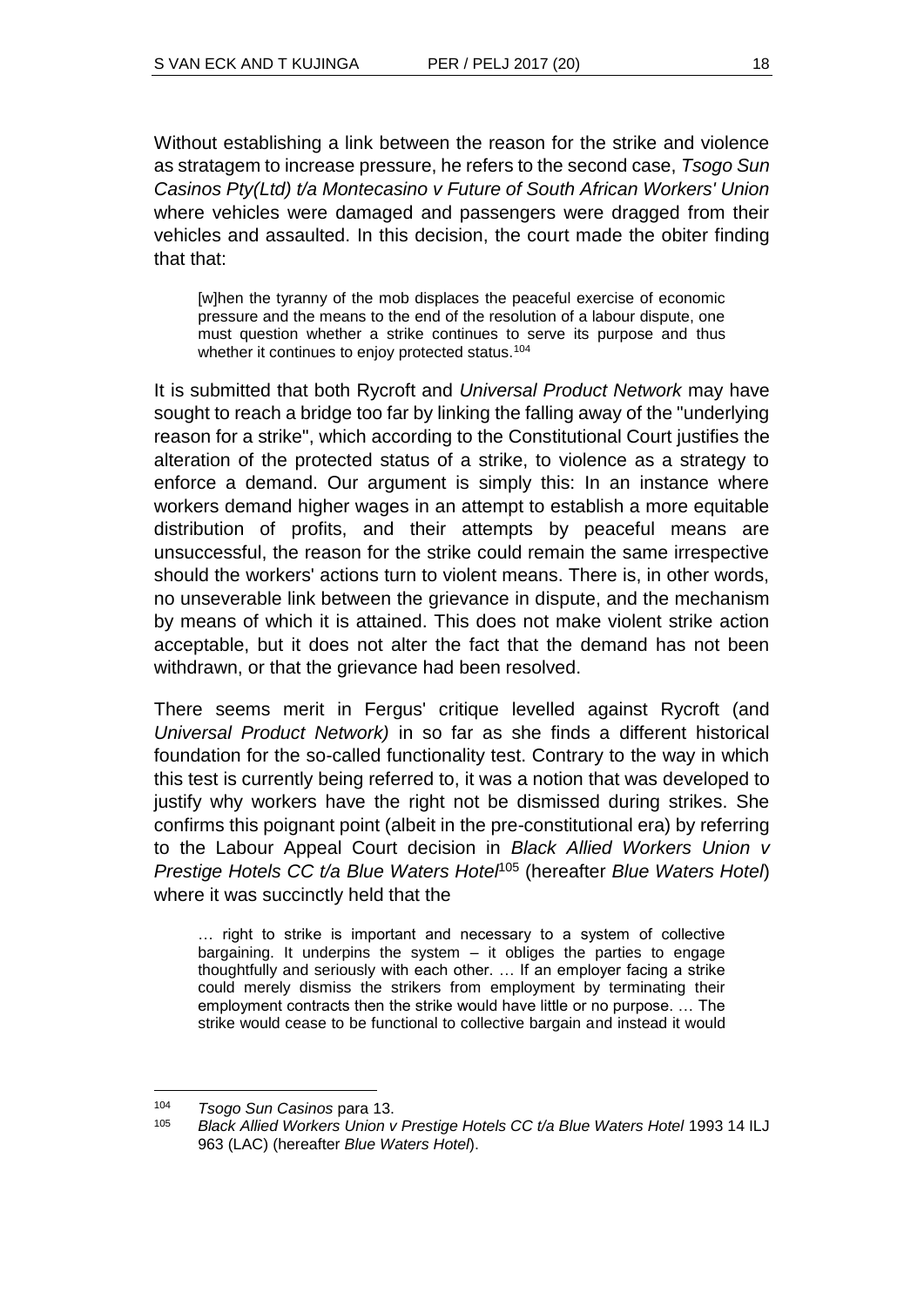be an opportunity for the employer to take punitive action against the employees concerned.<sup>106</sup>

We further agree with Fergus' questioning of Rycroft in promoting the "functionality principle" as the means of finding legal justification of containing violent conduct in strikes and to justify judicial intervention.<sup>107</sup> Our previous analysis has made it clear that there is no constitutional or legislative authority that instructs that a strike must be "functional to collective bargaining" in order to be lawful.<sup>108</sup> In our view, as long as the original demand deals with a matter which is not prohibited by the LRA, such as disputes of right which are eligible to be arbitrated or adjudicated, all strikes about matters about mutual interest are by their very nature functional to collective bargaining.

A further obvious shortcoming of the *Universal Product Network* judgement in adopting the functionality test is that it fails to set out how the court would determine the acceptable degrees of unlawful conduct permissible before a strike may be declared unprotected.<sup>109</sup> Moreover, it does not allude to recent failed attempts by NEDLAC to amend the LRA to empower the Labour Court to suspend a strike where the striking employees did not comply with picketing rules.<sup>110</sup> This serves as indication that the legislature was not in favour of taking action towards extending the powers of the Labour Court to place limits on strikes.

To what extent is the functionality test applicable against the current collective bargaining structure established by the LRA? Even though it is understandable that - against the backdrop of lawlessness in strikes - the Labour Court may be tempted to become more intrusive in collective bargaining,<sup>111</sup> the courts should be cautioned not to overstep its statutory powers by altering the legal status of strikes. This is because the Labour Court should be vigilant not to assume particular powers into its jurisdiction where it is not explicitly stated and where this has the potential of imposing an unacceptable constitutional limitation on the fundamental right to strike.<sup>112</sup> However, the assumption that the removal of the protected status of a strike is the only or the most effective remedy against strike violence must be dispelled.

<sup>106</sup> *Blue Waters Hotel* paras 972A-D.

<sup>107</sup> Fergus 2016 *ILJ* 1538.

<sup>108</sup> Fergus 2016 *ILJ* 1540-1545.

<sup>109</sup> Fergus 2016 *ILJ* 1546.

<sup>110</sup> See clause 9 of the *Labour Relations Amendment Bill* [B16-2012]; Rycroft 2015 *ILJ*  12-15; and Fergus 2016 *ILJ* 1548.

<sup>111</sup> Myburgh 2013 *CLL* 2.

<sup>112</sup> Fergus 2016 *ILJ* 1548.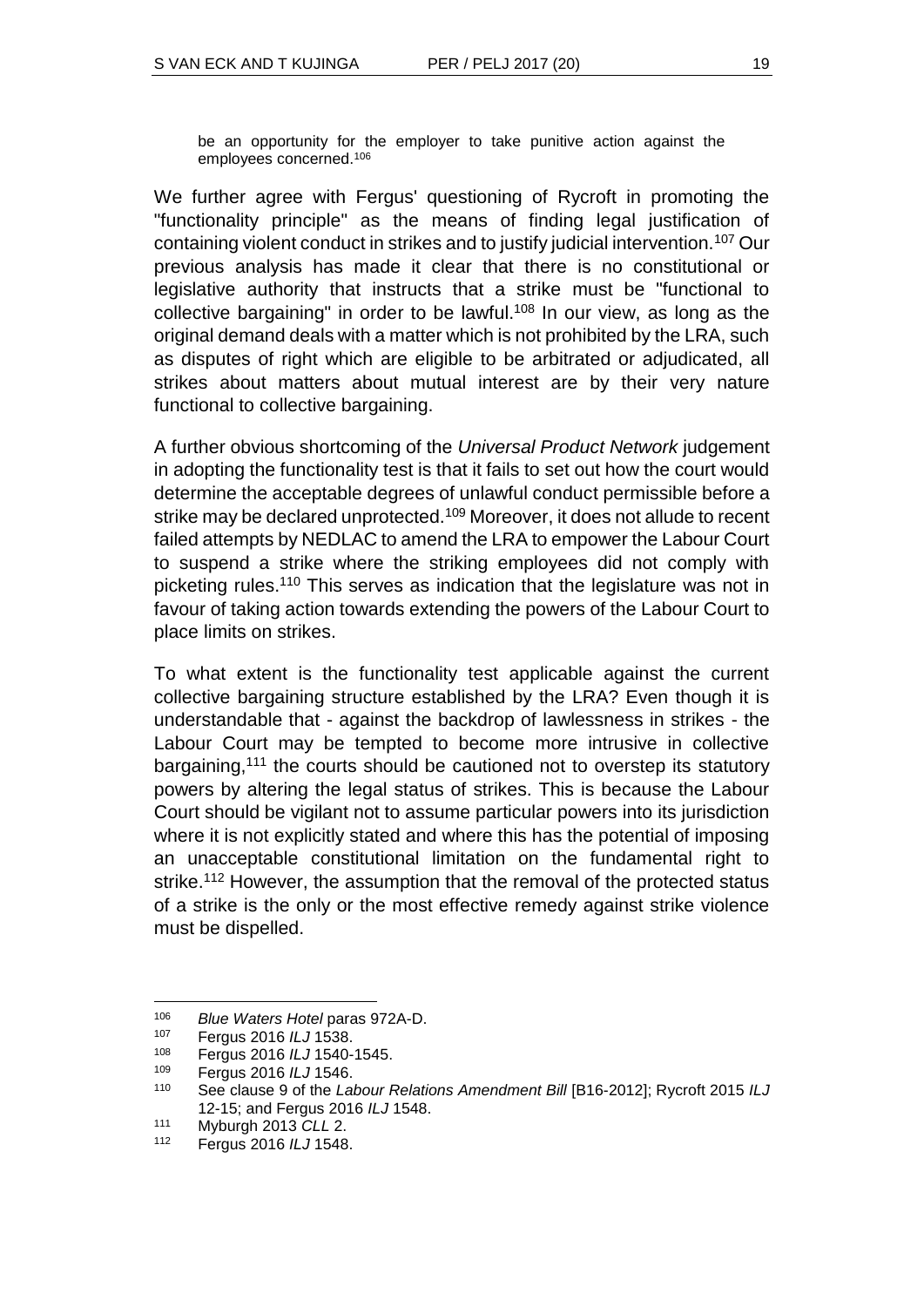# **7 Concluding remarks**

Taking account of the stance adopted by the Constitutional Court in cases like *Bader Bop* and *Unitrans* it is predicted that this pinnacle court will make short thrift of the adoption of the functionality test. Both these cases were mindful of the fact that the constitutional right to strike operates as an independent right, which is not derived from other constitutional rights, such as the rights to freedom of association or the right to engage in collective bargaining. On the facts, both of these cases provided the right to strike with a wide meaning which is not susceptible to implied limitations which have not been catered for expressly in the LRA.

The authors of this contribution are not unsympathetic towards attempts by commentators and the courts to curb violent strikes which undoubtedly hold the potential to erode the fundamental rights to security of persons and property as enshrined in the *Constitution,* 1996. However, remedies will have to be sought in other places than in permitting the Labour Court to influence the collective bargaining balance by changing protected status of strikes. This would only be doable once the social partners have persuaded the legislature to amend the LRA to that effect. Until such time, those effected by violent strikes will have to make do with the current remedies contained in the wording of the LRA. In the interim, it may mean that the Labour Court may have to be more bold when providing existing remedies to victims of violent strikes, by ordering interdicts against violence (rather than the strike), by awarding significant claims for just and equitable compensation against unlawful strikes and, notwithstanding it being ineffectual at present, ordering enforcement by the police.

Briefly summed up, the LRA is a comprehensive legislative framework supported by a number of *Codes of Good Practice* that proffer various remedies of addressing violent conduct in strikes.<sup>113</sup> The LRA explicitly highlights the procedure to be followed when securing legal protection of a strike and consequences of a strike not in compliance with the Act. Moreover, the powers of the Labour Court range from granting of interdicts, orders of just and equitable compensation to declaratory orders. The LRA does not rule out the possibility of delictual action and breach of contract; or fair dismissal and civil proceedings for protected strike conduct that constitutes an offence. Furthermore, criminal acts remain offences regardless of the protected status of strikes thereby warranting criminal sanctions. However, the LRA does not seem to permit the expansion of the

l <sup>113</sup> See the *Code of Good Practice: Dismissal* and the *Code on Picketing*.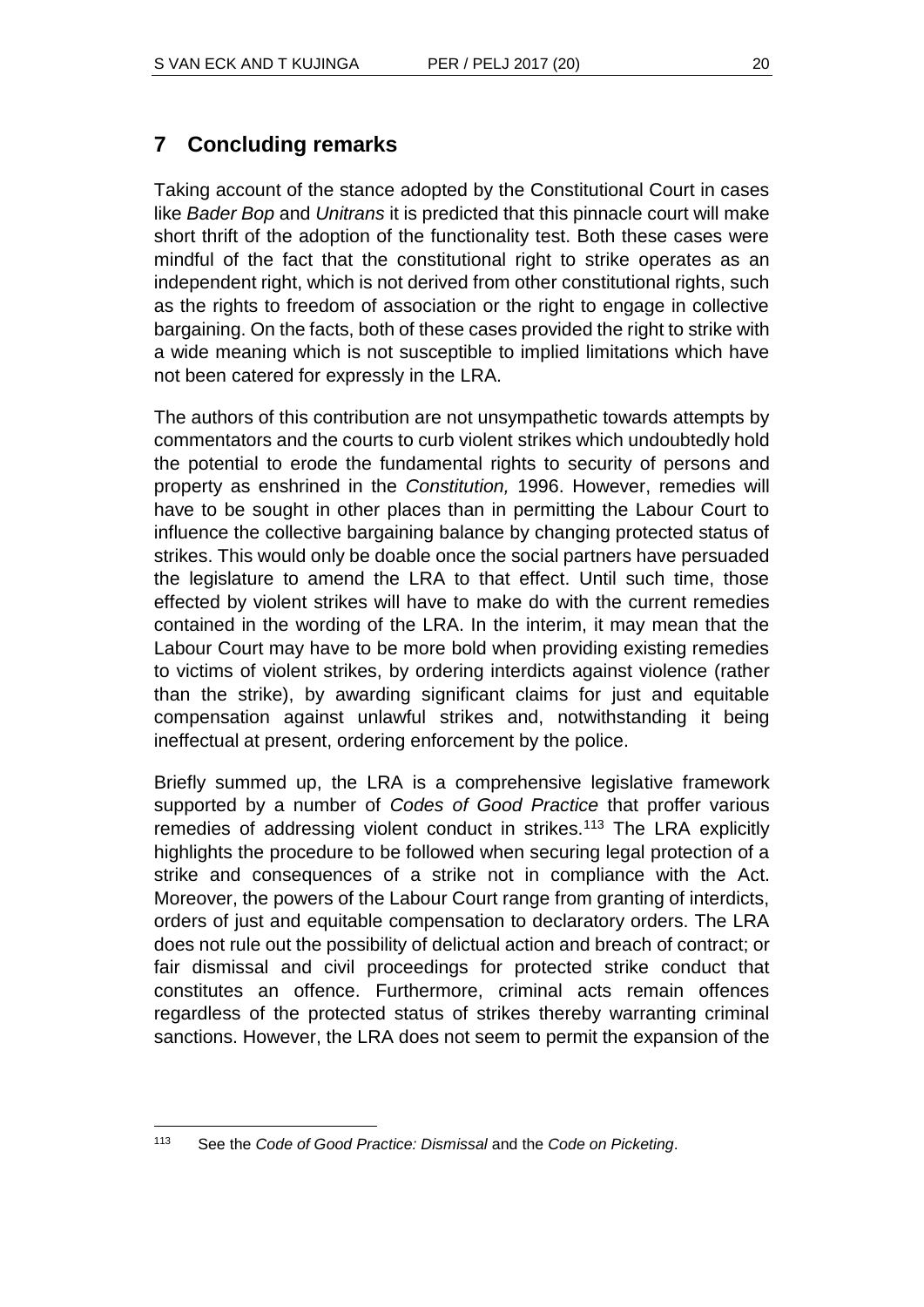interlocutory powers of the Labour Court into the alteration of the legal status of a strike.

The South African government and the various social partners are not oblivious to the concerns plaguing the labour market.<sup>114</sup> The on-going minimum wage discussions<sup>115</sup> and the Ekurhuleni Declaration are testament to the intentions of government and society. Admittedly, more needs to be done, but collectively. There is an intrinsic equity balance that must always be sought in collective bargaining to reduce strikes.

The recognition and protection of the right to strike is a proactive affirmation by the *Constitution*, 1996 to balance the inherently unequal bargaining power that exists in industrial relations. The role of the Labour Court needs to be re-evaluated to ascertain whether the court can play a constructive role in ensuring that the permissible economic harm inflicted by strikes is not undermined.

# **Bibliography**

### **Literature**

Botha 2016 *THRHR*

Botha MM "Can the *Ultima Ratio* and Proportionality Principles Possibly Curb Unprotected Industrial Action in South Africa?" 2016 *THRHR* 369-389

Cheadle "Constitutionalising the Right to Strike"

Cheadle H "Constitutionalising the Right to Strike" in Hepple B, Le Roux R and Sciarra S (eds) *Laws Against Strikes: The South African Experience in an International and Comparative Perspective"* (FrancoAngeli Milan 2015) 67-86

Chicktay 2007 *Obiter*

l

Chicktay MA "Democracy, Minority Trade Unions, and the Right to Strike: A Critical Analysis - *Numsa v Bader Bop (Pty)* Ltd 2003 2 BCLR (CC)" 2007 *Obiter* 159-165

<sup>114</sup> See NEDLAC 2015 http://new.nedlac.org.za/wp-content/uploads/2014/10/Terms-of-Reference1.pdf 4 where it is stated that it "attempts to address low wages and wage inequalities to contribute to a more equitable wage structure"; and also "address excessive conflict and protracted and violent strikes in our labour relations, and promote the better functioning of our labour market institutions, including collective bargaining". The Ekurhuleni Declaration is aimed at contributing to a more equitable and stable labour relations environment.

<sup>115</sup> Deakin 2017 *ILJ* 1-25.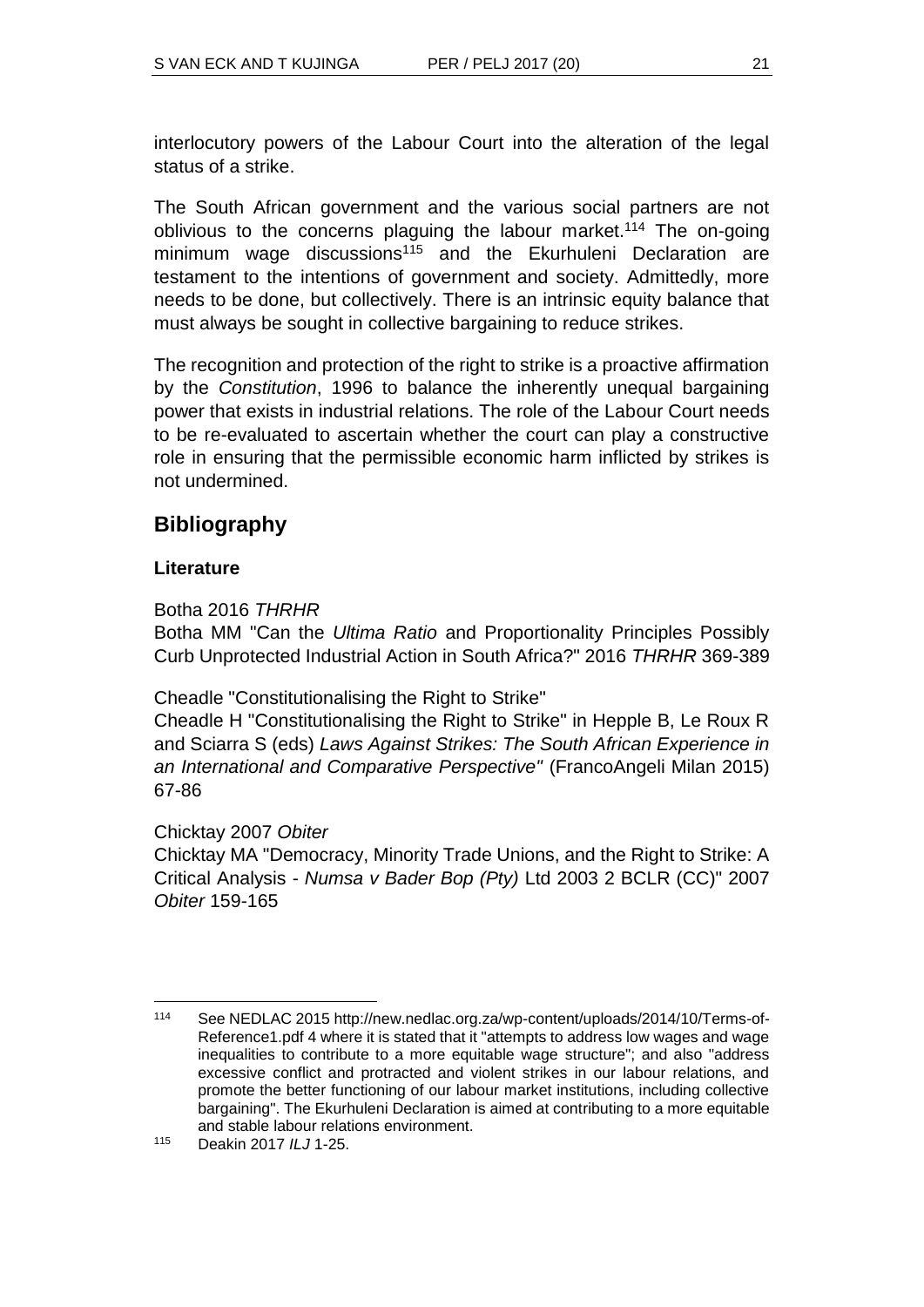### Chinguno 2013 *GLJ*

Chinguno C "Marikana Massacre and Strike Violence Post-Apartheid" 2013 *GLJ* 160-166

Cohen and Le Roux "Liability, Sanctions and other Consequences of Strike Action"

Cohen T and Le Roux R "Liability, Sanctions and other Consequences of Strike" in Hepple B, Le Roux R and Sciarra S (eds) *Laws Against Strikes*: *The South African Experiences in an International and Comparative Perspective* (FrancoAngeli Milan 2015) 145-158

### Deakin 2017 *ILJ*

Deakin S "Labour Law, Economic Development, and the Minimum Wage: Comparative Reflections on the South African Debate" 2017 *ILJ* 1-25

#### Du Toit *et al Labour Law Relations*

Du Toit D et al (eds) Labour Law Relations: A Comprehensive Guide 5<sup>th</sup> ed (LexisNexis Durban 2015)

Fergus 2016 *ILJ*

Fergus E "Reflections on the (Dys)functionality of Strikes to Collective Bargaining: Recent Developments" 2016 *ILJ* 1537-1551

#### Gericke 2012 *THRHR*

Gericke SB "Revisiting the Liability of Trade Unions and/or their Members during Strikes: Lessons to be Learnt from Case Law" 2012 *THRHR* 566-585

### Hepple "Freedom to Strike"

Hepple B "The Freedom to Strike and its Rationale" in Hepple B, Le Roux R and Sciarra S (eds) *Laws Against Strikes: The South African Experience in an International and Comparative Perspective"* (FrancoAngeli Milan 2015) 27-44

#### ILO *Freedom of Association*

International Labour Organisation *Freedom of Association: Digest of Decisions and Principles of the Freedom of Association Committee of the*  Governing Body of the ILO 5<sup>th</sup> ed (International Labour Office Geneva 2006)

#### Manamela and Budeli 2013 *CILSA*

Manamela E and Budeli M "Employees' Right to Strike and Violence in South Africa" 2013 *CILSA* 308-336

### Myburgh 2013 *CLL*

Myburgh A "The Failure to Obey Interdicts Prohibiting Strikes and Violence" 2013 *CLL* 1-10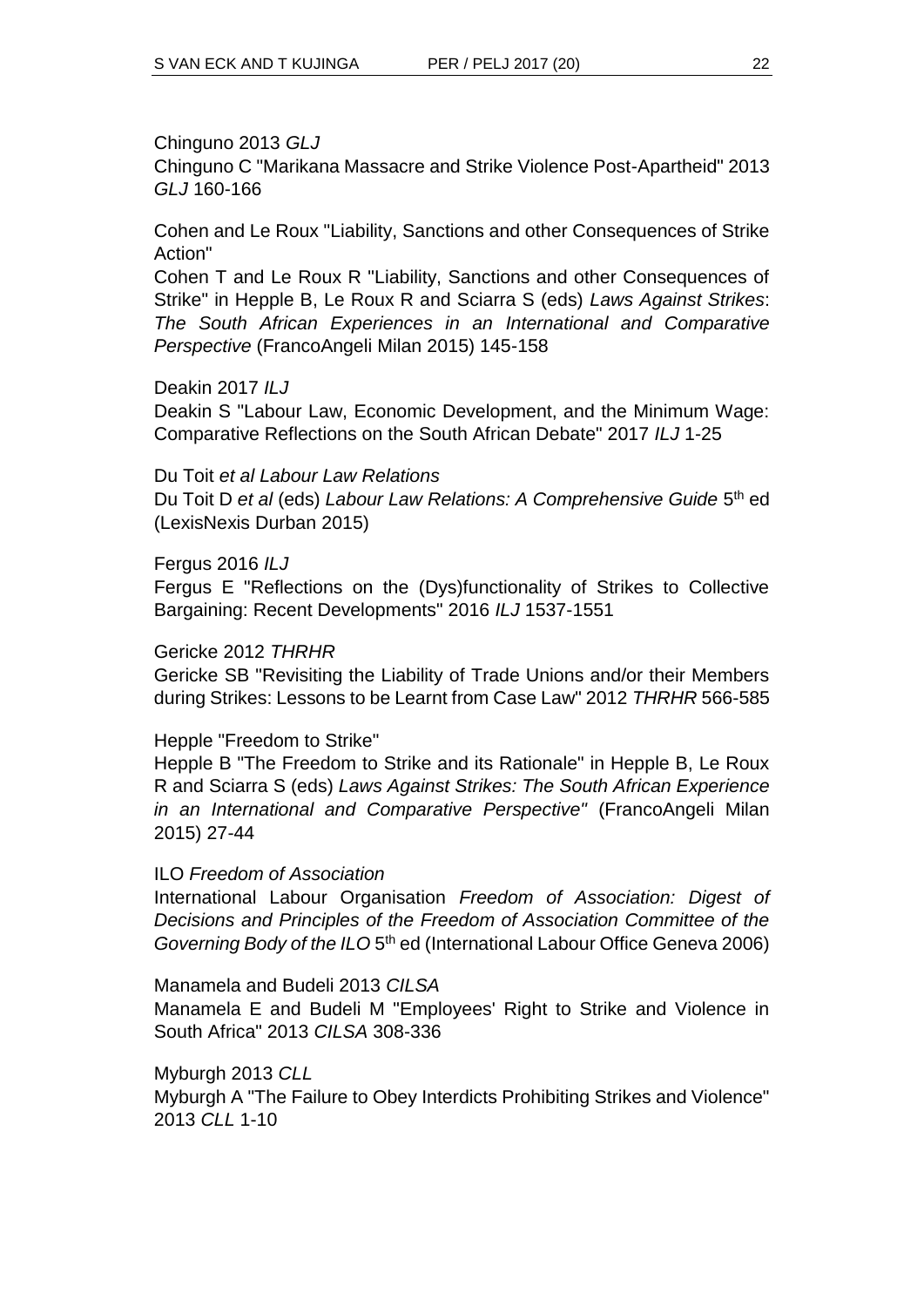Myburgh 2014 *CLL* Myburgh A "Contempt of Court in the Context of Strikes and Violence" 2014 *CLL* 109-120

Ngcukaitobi 2013 *ILJ* Ngcukaitobi T "Strike Law, Structural Violence and Inequality in the Platinum Hills of Marikana" 2013 *ILJ* 836-858

O'Regan 1988 *ILJ* O'Regan C "Interdict Restraining Strike Action: Implications of Labour Relations Amendment Act 83 of 1988" 1988 *ILJ* 959-985

Rycroft 2014 *IJCLLIR* Rycroft A "What can be done about Strike-Related Violence?" 2014 *IJCLLIR* 199-216

Rycroft 2015 *ILJ* Rycroft A "Strikes and the Amendments to the LRA" 2015 *ILJ* 1-20

Rycroft "Role of Trade Unions in Strikes" Rycroft A "The Role of Trade Unions in Strikes" in Hepple B, Le Roux R and Sciarra S (eds) *Laws Against Strikes: The South African Experience in an International and Comparative Perspective"* (FrancoAngeli Milan 2015) 109-

Wedderburn *Worker and the Law* Wedderburn KW *The Worker and the Law* (Sweet & Maxwell London 1986)

### **Case law**

126

*Afrox Ltd v SACWU 2* 1997 18 ILJ 406 (LC)

*Algoa Bus Co (Pty) Ltd v Transport Action Retail & General Workers Union* 2015 36 ILJ 2292 (LC)

*Bader Bop (Pty) Ltd v National Union of Metal and Allied Workers of SA*  2002 23 ILJ 104 (LAC)

*Black Allied Workers Union v Prestige Hotels CC t/a Blue Waters Hotel* 1993 14 ILJ 963 (LAC)

*Ceramic Industries Ltd t/a Betta Sanitary Ware v National Construction Building and Allied Workers Union (2)* 1997 18 ILJ 671 (LAC)

*Edelweiss Glass & Aluminium (Pty) Ltd v National Union of Metalworkers of SA* 2011 32 ILJ 2939 (LAC)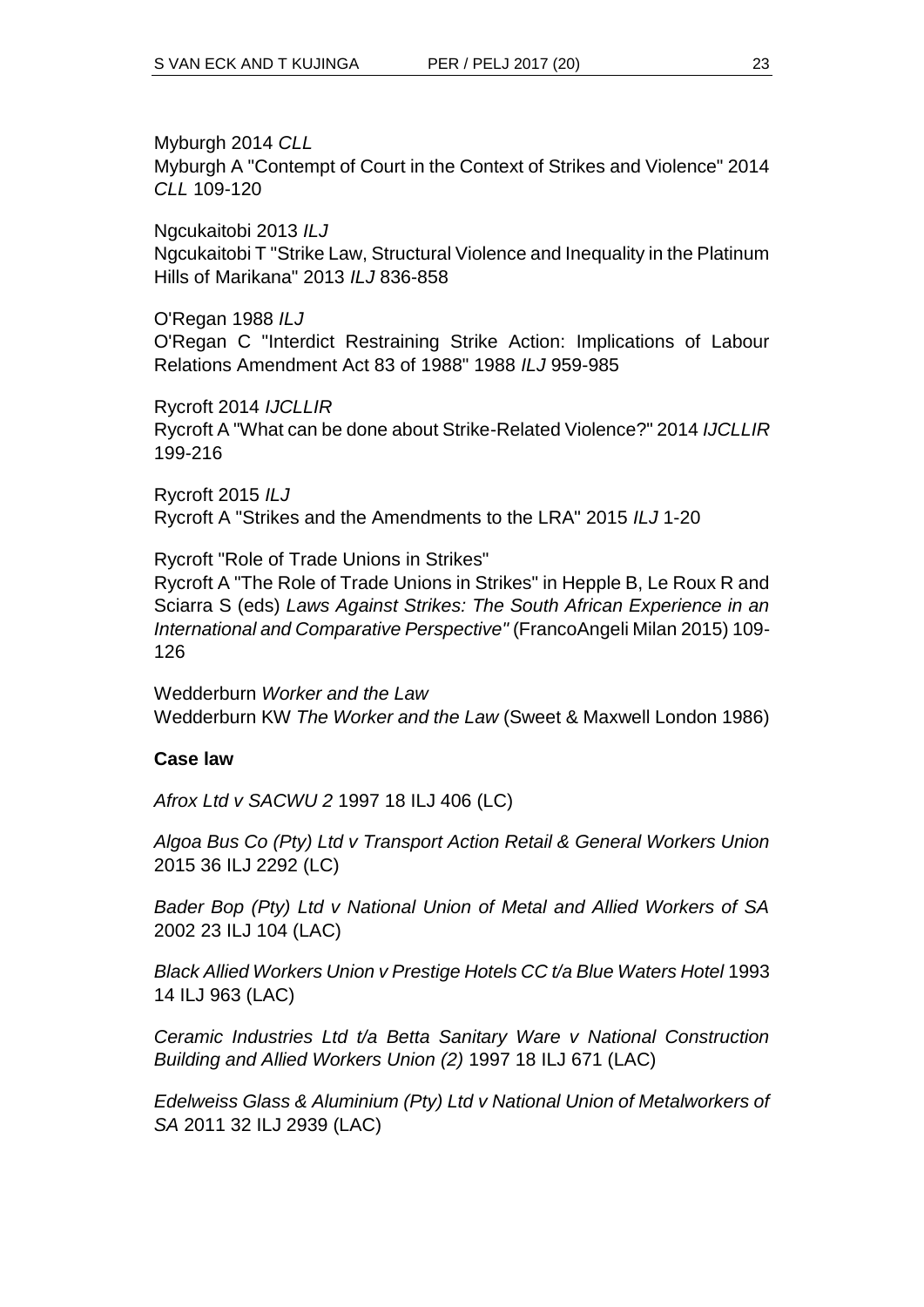*Food & Allied Workers Union on behalf of Kapesi v Premier Foods Ltd t/a Blue Ribbon Salt River* 2012 33 ILJ 1779 (LAC)

*National Union of Food Beverage Wine Spirits & Allied Workers v Universal Product Network (Pty) Ltd* 2016 37 ILJ 476 (LC)

*National Union of Metalworkers of South Africa v Bader Bop (Pty) Ltd* 2003 24 ILJ 305 (CC)

*SA Transport and Allied Workers Union v Moloto* 2012 33 ILJ 2549 (CC)

*Transport & Allied Workers Union of SA on behalf of Ngedle v Unitrans Fuel & Chemical (Pty) Ltd* 2016 37 ILJ 2485 (CC)

*Transport & Allied Workers Union of SA v Algoa Bus Co Pty (Ltd)* 2015 36 ILJ 2148 (LC)

*Tsogo Sun Casinos (Pty) Ltd t/a Montecasino v Future of SA Workers Union*  2012 33 ILJ 998 (LC)

### **Legislation**

*Code of Good Practice: Dismissal* (Appendix to the *Labour Relations Act* 66 of 1995)

*Code of Good Practice on Picketing* (Appendix to the *Labour Relations Act*  66 of 1995)

*Constitution of the Republic of South Africa* 200 of 1993

*Constitution of the Republic of South Africa,* 1996

*Freedom of Association and Protection of the Right to Organise Convention*, 1948 (No. 87)

*Labour Relations Act* 66 of 1995

*Labour Relations Amendment Bill* [B16-2012]

*Right to Organise and Collective Bargaining Convention*, 1949 (No. 98)

#### **Internet sources**

Benjamin 2016 http://www.cth.co.za/wp-content/uploads/2016/09/South-African-Labour-Law-A-Twenty-Year-Review.pdf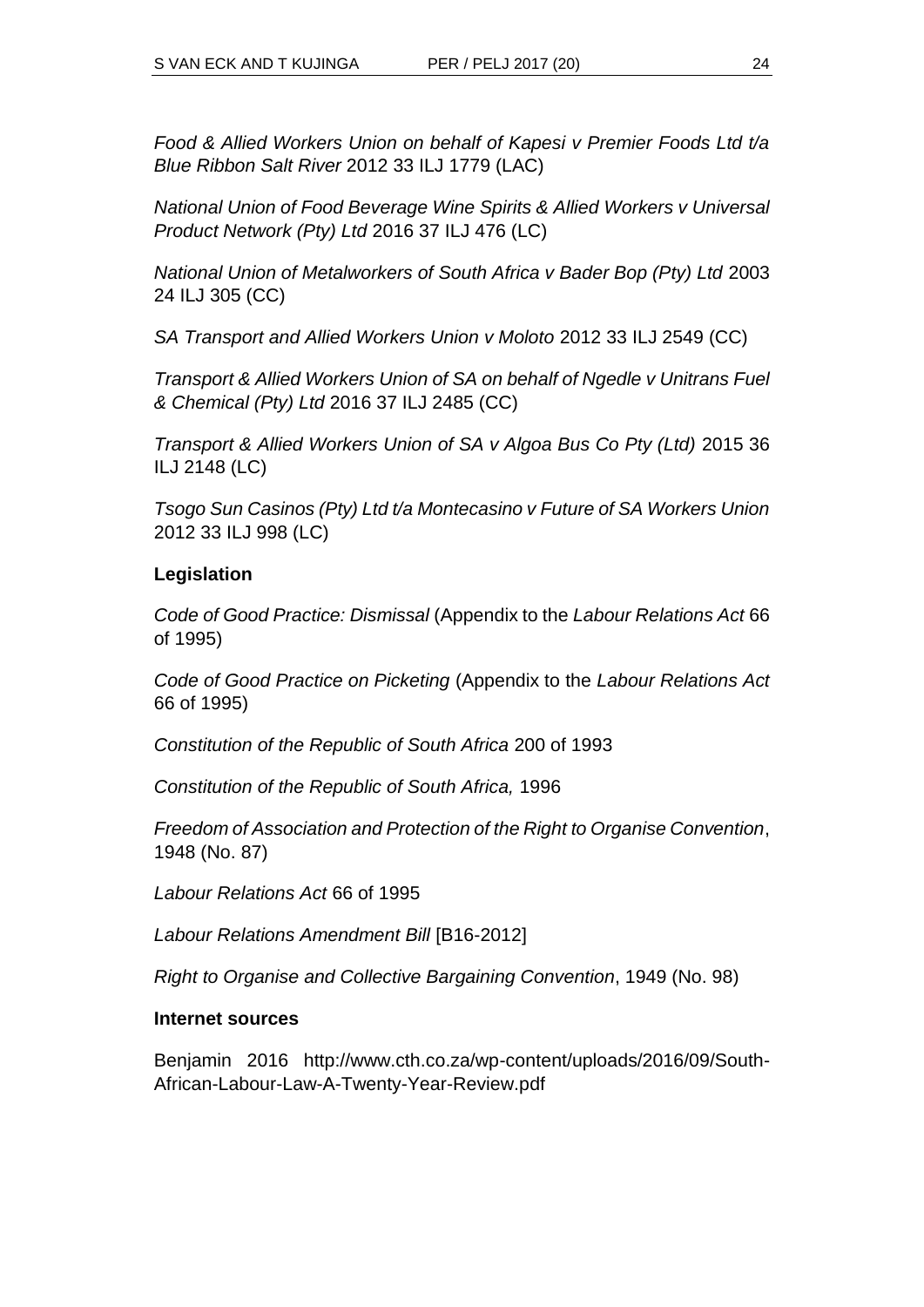Benjamin P 2016 *South African Labour Law: A Twenty-Year Assessment*  http://www.cth.co.za/wp-content/uploads/2016/09/South-African-Labour-Law-A-Twenty-Year-Review.pdf accessed 13 February 2017

DoL 2014 http://www.labour.gov.za/DOL/downloads/documents/annualreports/industrial-action-annual-report/2015/industrualaction\_2015.pdf Department of Labour 2014 *Annual Industrial Action Report* http://www.labour.gov.za/DOL/downloads/documents/annualreports/industrial-action-annual-report/2015/industrualaction\_2015.pdf accessed 13 February 2017

DoL 2016 http://www.labour.gov.za/DOL/downloads/documents/annualreports/industrial-action-annual-report/2016/industrualaction\_2016.pdf Department of Labour 2016 *Annual Industrial Action Report* http://www.labour.gov.za/DOL/downloads/documents/annualreports/industrial-action-annual-report/2015/industrualaction\_2016.pdf accessed 29 September 2017

NEDLAC 2015 http://new.nedlac.org.za/wp-content/uploads/2014/10/ Terms-of-Reference1.pdf

National Economic Development and Labour Council 2015 *Terms of Reference to Take Forward the NEDLAC Ekurhuleni Declaration* http://new.nedlac.org.za/wp-content/uploads/2014/10/Terms-of-Reference1.pdf accessed 14 February 2017

SAIRR 2013 http://irr.org.za/reports-and-publications/media-releases/ Strike%20violence.pdf/

South African Institute of Race Relations 2013 *Nearly 200 Killed in Strike Action in 13 Years* http://irr.org.za/reports-and-publications/mediareleases/Strike%20violence.pdf/ accessed 13 February 2017

# **List of Abbreviations**

| <b>CILSA</b>   | Comparative and International Law Journal<br>of Southern Africa             |  |  |  |
|----------------|-----------------------------------------------------------------------------|--|--|--|
| <b>CLL</b>     | Contemporary Labour Law                                                     |  |  |  |
| <b>DoL</b>     | Department of Labour                                                        |  |  |  |
| EFF.           | <b>Economic Freedom Fighters</b>                                            |  |  |  |
| GLJ            | Global Labour Journal                                                       |  |  |  |
| <b>IJCLLIR</b> | International Journal of Comparative Labour<br>Law and Industrial Relations |  |  |  |
| ILJ            | Industrial Law Journal                                                      |  |  |  |
| <b>ILO</b>     | International Labour Organisation                                           |  |  |  |
| <b>LRA</b>     | Labour Relations Act 66 of 1995                                             |  |  |  |